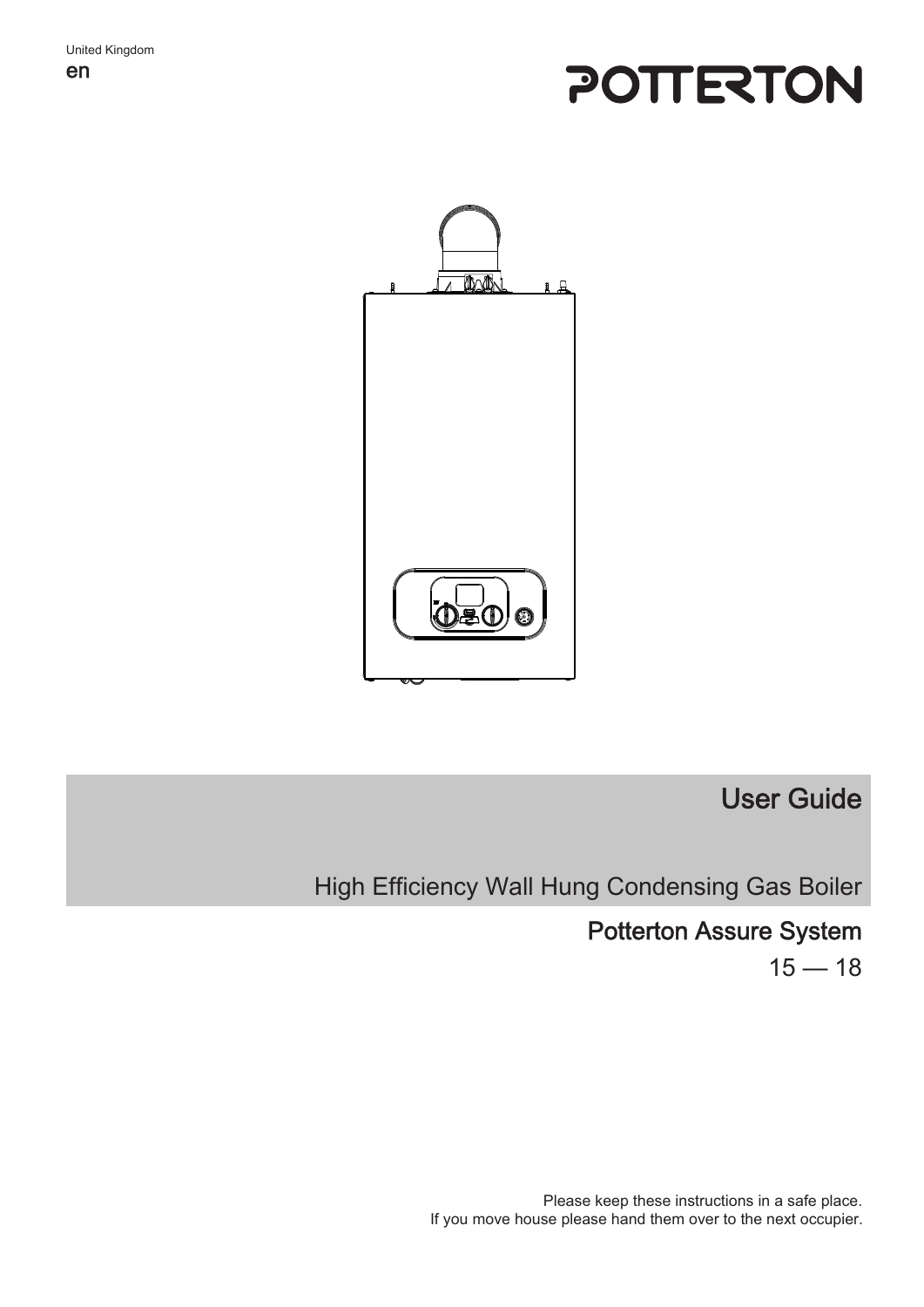## Dear Customer,

Thank you very much for buying this appliance.

Please read through the manual carefully before using the product, and keep it in a safe place for later reference. In order to ensure continued safe and efficient operation we recommend that the product is serviced regularly. Our service and customer service organisation can assist with this.

We hope you enjoy years of problem-free operation with the product.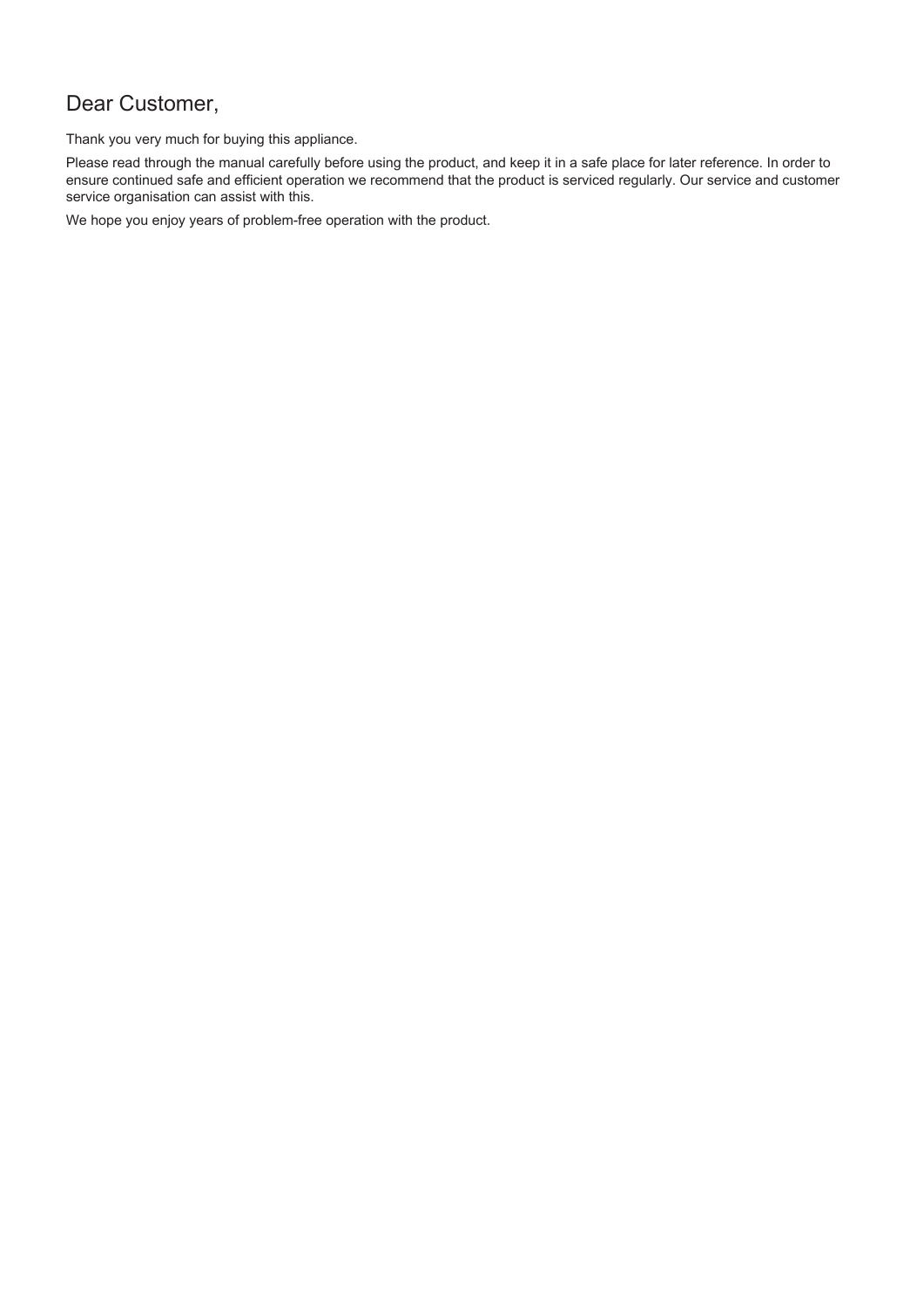## Contents

| 1.                      |                |
|-------------------------|----------------|
|                         | 1.1            |
|                         | 1.2            |
|                         | 1.2.1<br>1.2.2 |
|                         | 1.3            |
|                         | 1.3.1          |
|                         | 1.3.2          |
|                         | 1.3.3          |
|                         |                |
| $2^{\circ}$             |                |
|                         | 2.1            |
|                         | 2.2            |
|                         | 2.3            |
|                         | 2.3.1<br>2.4   |
|                         |                |
| 3                       |                |
|                         | 3.1            |
|                         | 3.1.1          |
|                         | 3.2            |
|                         | 3.2.1          |
|                         | 3.2.2          |
| $\overline{\mathbf{4}}$ |                |
|                         | 4.1            |
|                         | 4.2            |
|                         | 4.2.1          |
|                         | 4.3            |
|                         | 4.3.1          |
|                         | 4.4            |
|                         | 4.4.1          |
| 5                       |                |
|                         | 5.1            |
|                         | 5.1.1          |
|                         | 5.2            |
|                         | 5.2.1          |
|                         | 5.3            |
|                         | 5.4            |
|                         |                |
| 6                       | 6.1            |
|                         | 6.2            |
|                         | 6.2.1          |
|                         | 6.3            |
|                         | 6.4            |
|                         |                |
| $\mathbf{7}$            |                |
|                         | 7.1            |
|                         | 7.1.1          |
|                         | 7.2            |
| 8                       |                |
|                         | 8.1            |
|                         |                |
| 9                       |                |
|                         | 9.1            |
|                         |                |
|                         |                |
|                         |                |
|                         |                |
|                         |                |
|                         |                |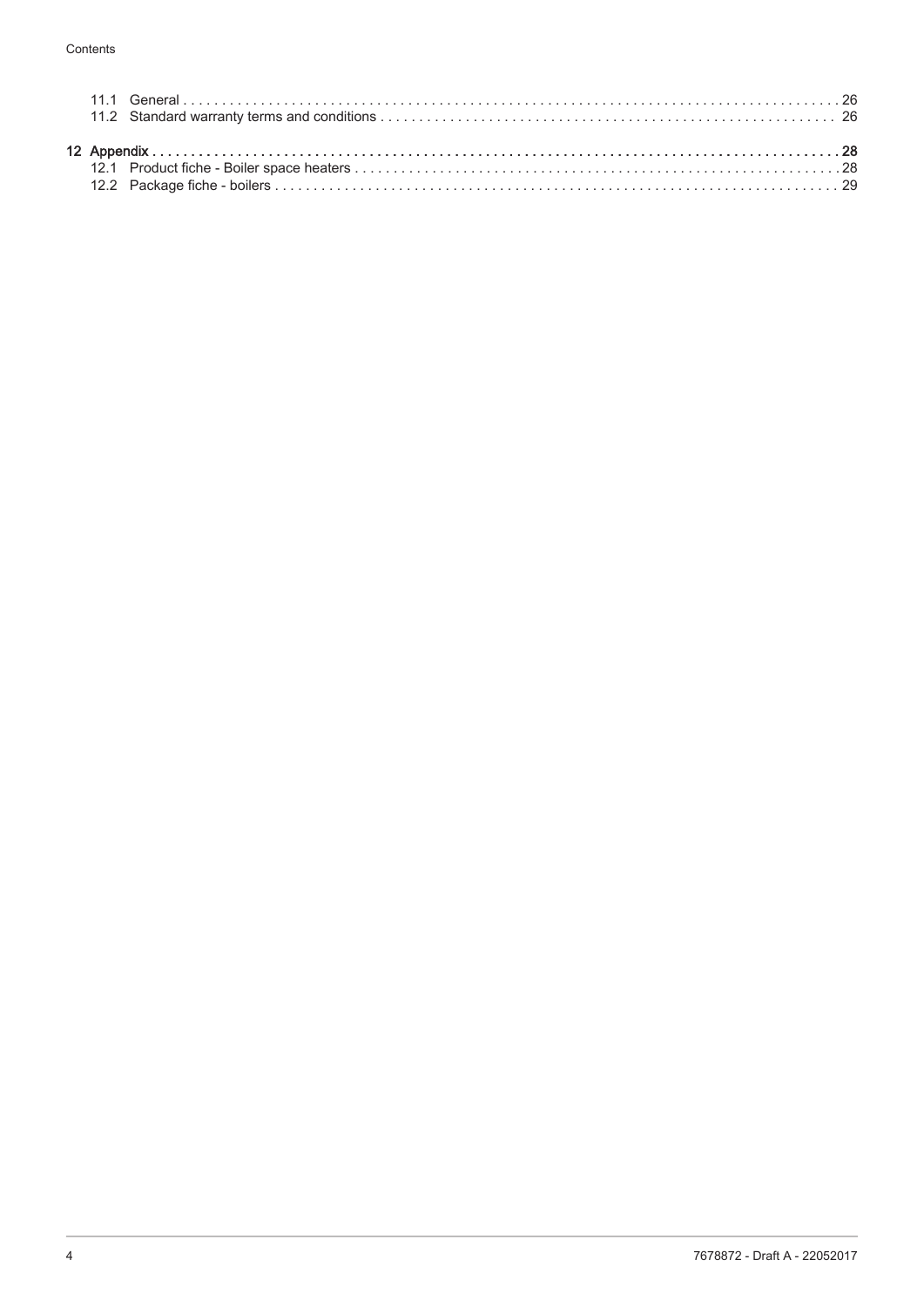## <span id="page-4-0"></span>1 Safety

#### 1.1 General safety instructions

Fig.1 Taps ON and OFF





PN-0000367

## Danger

This boiler can be used by children aged 8 years and above and by persons with reduced physical, sensory or mental capabilities or lack of experience and knowledge when they have been given supervision or instruction concerning the safe use of the device and understand the resulting risks. Children must not be allowed to play with the appliance. Cleaning and user maintenance must not be carried out by children without supervision.

## **Danger**

If you smell gas:

- 1. Turn off the gas supply at the meter.
- 2. Open windows and doors in the hazardous area.
- 3. Do not operate light switches.
- 4. Do not operate any electrical equipment.
- 5. Do not use a telephone in the hazardous area.
- 6. Extinguish any naked flame and do not smoke.
- 7. Warn any other occupants and vacate the premises.
- 8. Telephone the National Gas Emergency Service on:- 0800 111 999.

#### Note

 $\mathbf{i}$ 

If a water or gas leak occurs or is suspected, the boiler can be isolated at the inlet valves by turning their taps through 90 $^{\circ}$  ( $^{1}/_{4}$  turn) downwards.

A ON

B OFF

For advice please contact your Installer, Annual Service Provider or Baxi Customer Support - The Service Division of Baxi. You can contact Baxi Customer Support on telephone number 0344 871 1545.

When contacting **Baxi Customer Support** it will be useful to have the "Benchmark Checklist " at the back of the Installation & Service Manual to hand as it includes details relevant to the boiler and installation.



#### **Warning**

Do not touch flue/chimney pipes. Depending on the settings of the appliance, the temperature of flue/chimney pipes may exceed 60 °C.

Do not touch radiators for long periods. Depending on the settings of the appliance, the temperature of radiators may reach 85 °C. Take precautions with domestic hot water. Depending on the settings of the appliance, domestic hot water temperature may reach 65 °C.



#### **Caution**

Do not neglect to service the appliance. Contact a qualified professional or take out a maintenance contract for the annual servicing of the appliance.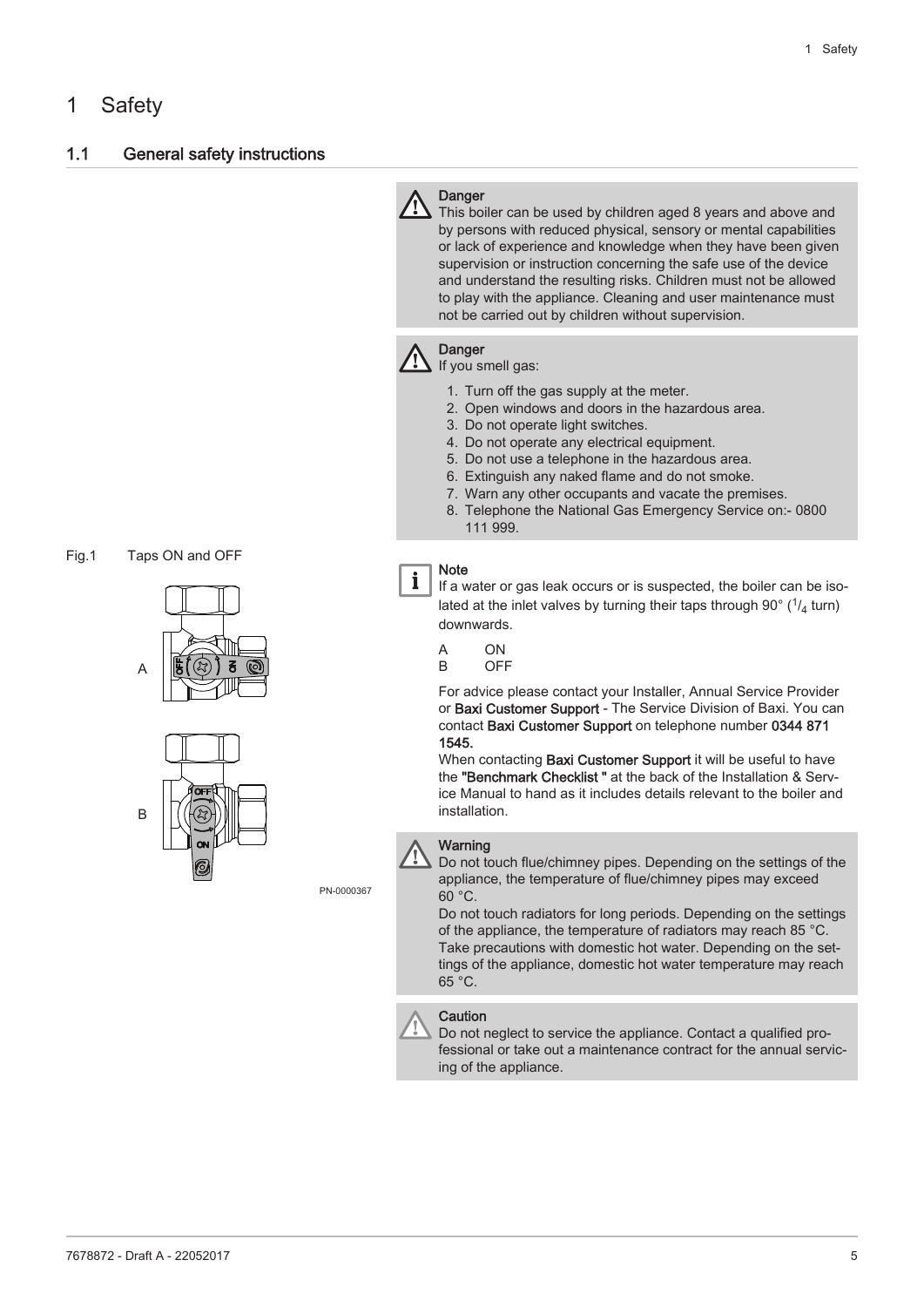#### <span id="page-5-0"></span>1.2 Recommendations



- Only qualified professionals are authorised to work on the boiler and the installation.
- The appliance has an integral frost protection mode as long as there is power to the boiler.

#### Important

 $\mathbf i$ 

- Regularly check the water pressure in the system (recommended pressure is 1.5 bar).
- Keep the appliance accessible at all times.
- Do not remove or cover the user information and serial number labels affixed to the boiler control flap. They must remain legible throughout the lifetime of the boiler.

#### 1.2.1 The Benchmark Scheme

Baxi Heating UK Ltd is a licensed member of the Benchmark Scheme which aims to improve the standards of installation and commissioning of domestic heating and hot water systems in the UK and to encourage regular servicing to optimise safety, efficiency and performance.

Benchmark is managed and promoted by Heating and Hotwater Industry Council. For more information visit www.centralheating.co.uk

#### 1.2.2 Benchmark Commissioning Checklist

Please ensure that the installer has fully completed the Benchmark Checklist on the inside back pages of the installation instructions supplied with the product and that you have signed it to say that you have received a full and clear explanation of its operation. The installer is legally required to complete a commissioning checklist as a means of complying with the appropriate Building Regulations (England and Wales).

All installations must be notified, by the installer, to Local Area Building Control either directly or through a Competent Persons Scheme. A Building Regulations Compliance Certificate will then be issued to the customer who should, on receipt, write the Notification Number on the Benchmark Checklist.

This product should be serviced annually to optimise its safety, efficiency and performance. The service engineer should complete the relevant section of the Benchmark Service Record in the Installation & Service manual after each service.

The completed Benchmark Checklist & proof of annual servicing (where applicable) will be required in the event of any warranty work.

#### 1.3 Liabilities

#### 1.3.1 User's liability

To guarantee optimum operation of the system, you must abide by the following instructions:

- Read and follow the instructions given in the manuals provided with the appliance.
- Call on a qualified professional to carry out installation and initial commissioning.
- Get your installer to explain your installation to you.
- Have the required inspections and maintenance carried out by a qualified installer.
- Keep the instruction manuals in good condition close to the appliance.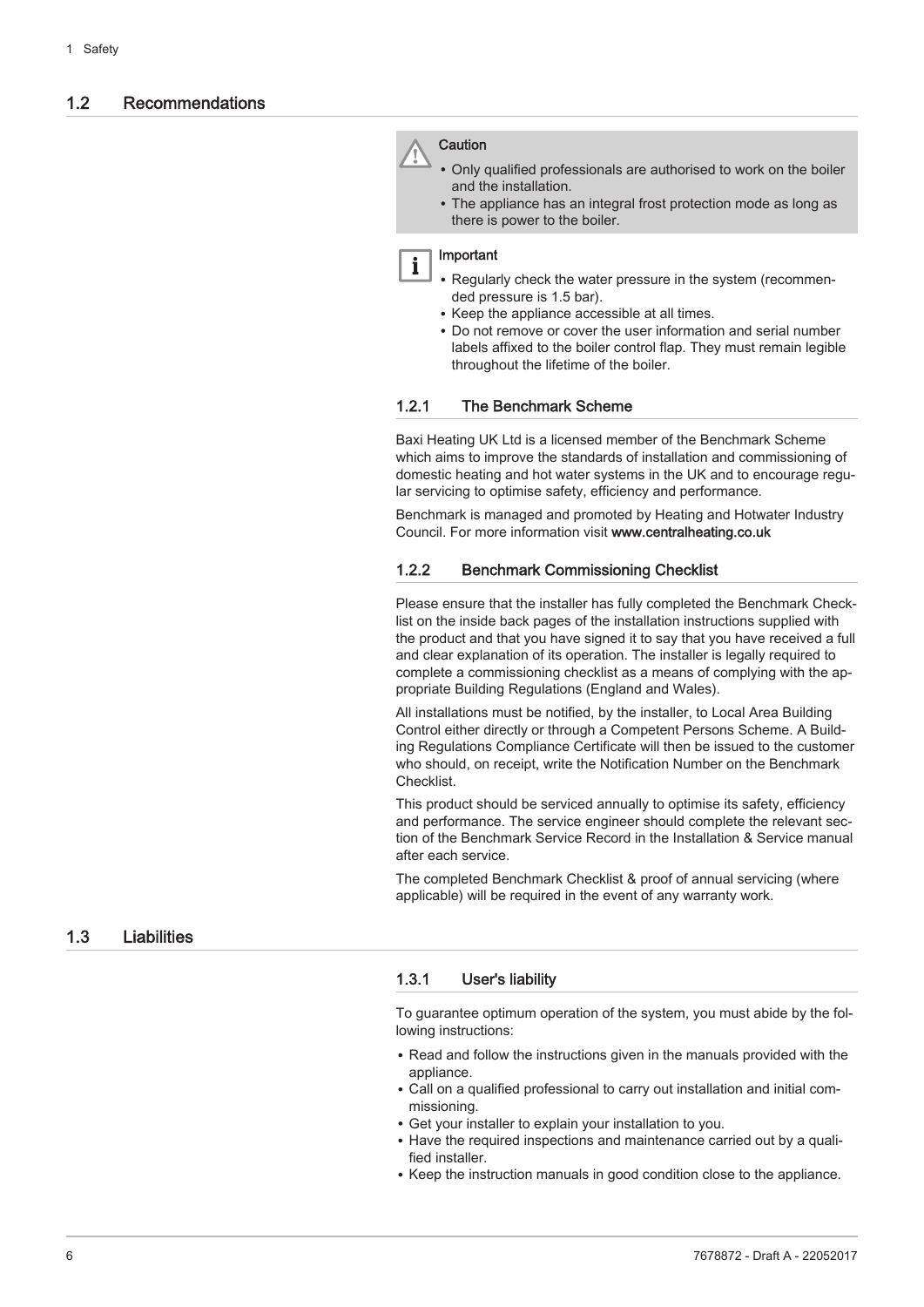#### <span id="page-6-0"></span>1.3.2 Installer's liability

The installer is responsible for the installation and initial commissioning of the appliance. The installer must observe the following instructions:

- Read and follow the instructions given in the manuals provided with the appliance.
- Install the appliance in compliance with prevailing legislation and standards.
- Carry out initial commissioning and any checks necessary.
- Explain the installation to the user.
- If maintenance is necessary, warn the user of the obligation to check the appliance and keep it in good working order.
- Give all the instruction manuals to the user.

#### 1.3.3 Manufacturer's liability

Our products are manufactured in compliance with the requirements of the various Directives applicable. They are therefore delivered with the  $\zeta \in$ marking and any documents necessary. In the interests of the quality of our products, we strive constantly to improve them. We therefore reserve the right to modify the specifications given in this document.

Our liability as manufacturer may not be invoked in the following cases:

- Failure to abide by the instructions on installing the appliance.
- Failure to abide by the instructions on using the appliance.
- Faulty or insufficient maintenance of the appliance.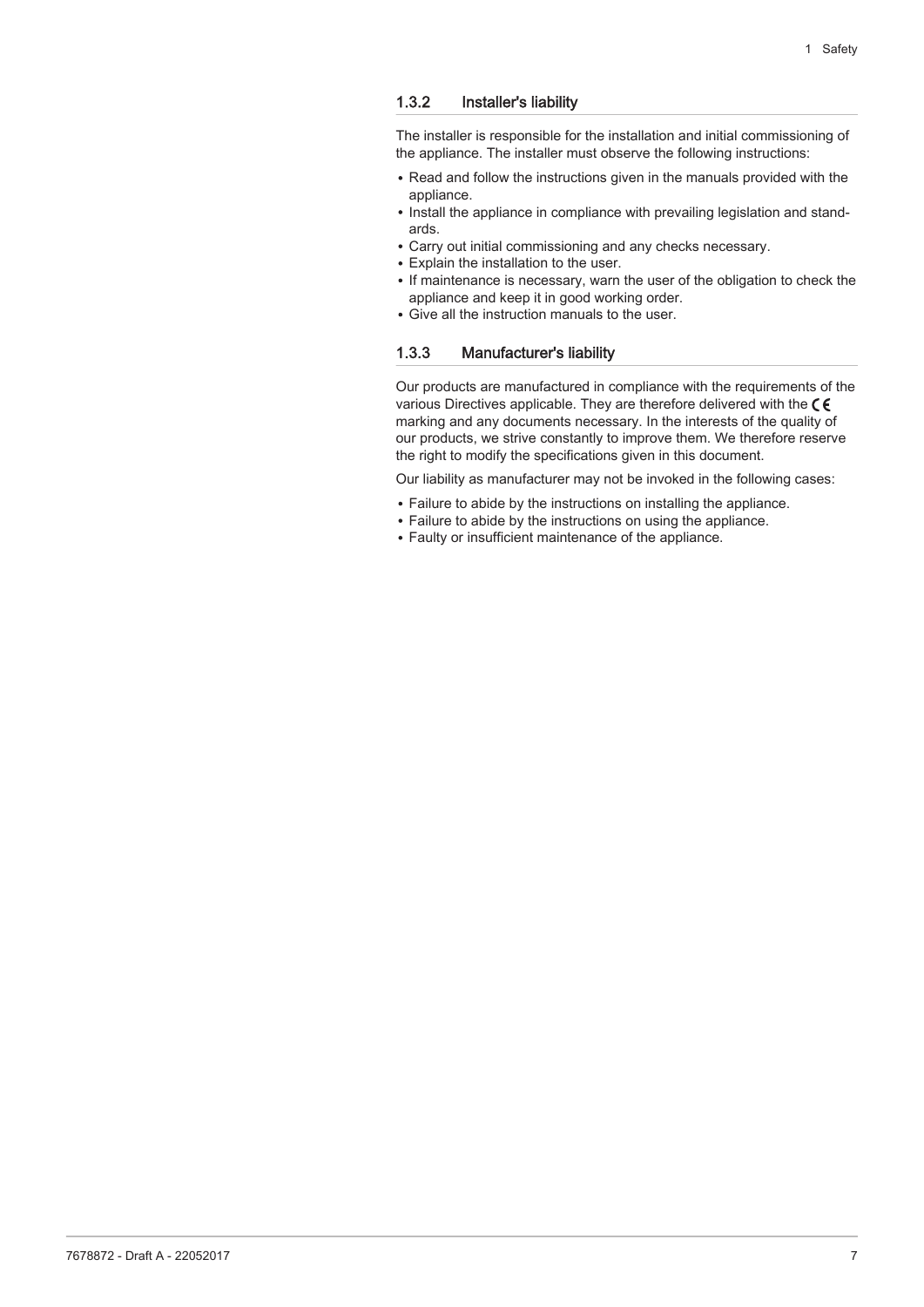## <span id="page-7-0"></span>2 About this manual

#### 2.1 General

#### **Warning**

Installation, repair and maintenance must only be carried out only by a competent person.

All Gas Safe registered engineers carry an ID card with their licence number and a photograph. You can check your engineer is registered by telephoning 0800 408 5500 or online at www.gassaferegister.co.uk

This manual is intended for the user of the Potterton Assure System boiler. If the appliance is sold or transferred, or if the owner moves leaving the appliance behind you should ensure that the manual is kept with the appliance for consultation by the new owner and their installer.

The appliance is designed as a boiler for use in residential domestic environments on a governed meter supply only. The selection of this boiler is entirely at the owner's risk. If the appliance is used for purposes other than or in excess of these specifications, the manufacturer will not accept any liability for resulting loss, damage or injury.

The manufacturer will not accept any liability whatsoever for loss, damage or injury arising as a result of failure to observe the instructions for use, maintenance and installation of the appliance.

#### 2.2 Additional documentation

Various timers, external controls, etc. are available as optional extras. Full details are contained in the relevant sales literature.

#### 2.3 Symbols used

#### 2.3.1 Symbols used in the manual

This manual uses various danger levels to draw attention to special instructions. We do this to improve user safety, to prevent problems and to guarantee correct operation of the appliance.



#### 2.4 Abbreviations/glossary

CH Central heating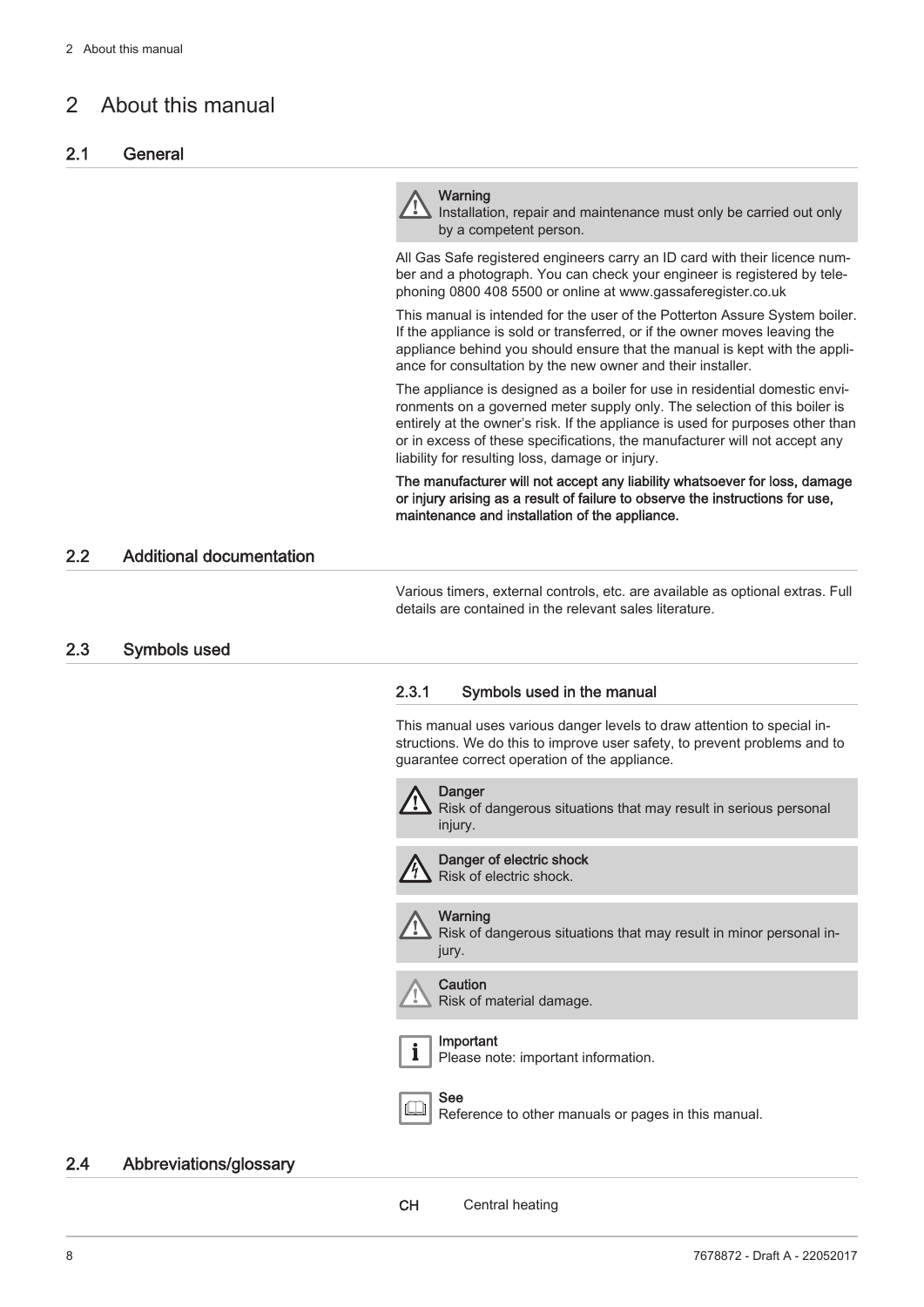**DHW** Domestic hot water<br>**PCU** PCB for managing b **PCU** PCB for managing burner operation **Pnc** Condensing output **SU** Safety PCB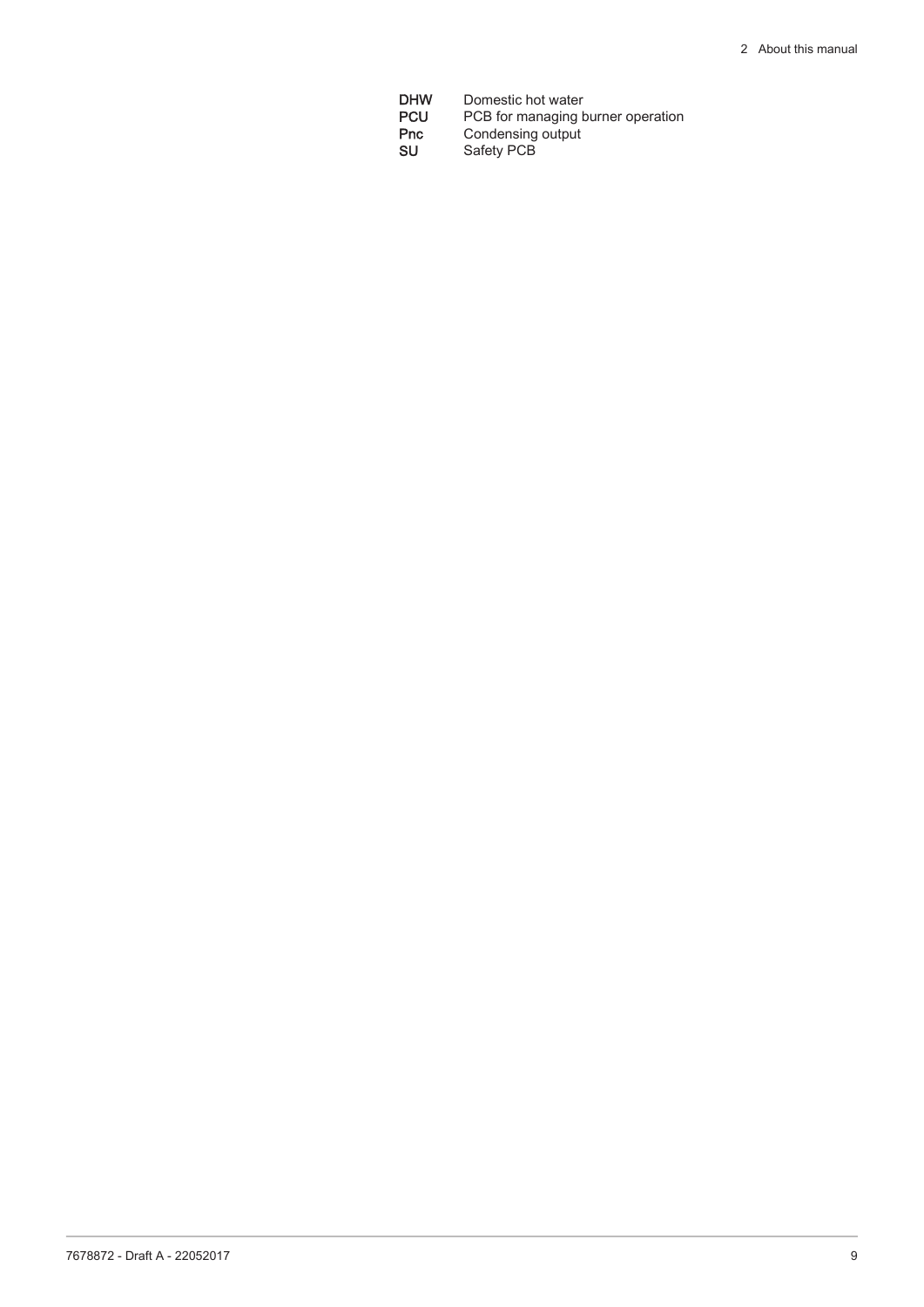## <span id="page-9-0"></span>3 Technical specifications

## 3.1 Homologations

#### 3.1.1 Certifications

#### Tab.1 Certifications

| CE certificate number |                     |
|-----------------------|---------------------|
| NO <sub>x</sub> class |                     |
| Boiler type           | $C_{13}$ , $C_{33}$ |

#### 3.2 Technical data

#### 3.2.1 Technical information

#### Tab.2 General

| <b>Potterton Assure System</b> |  | и.        |           |
|--------------------------------|--|-----------|-----------|
| Gas council numbers            |  | 47 592 54 | 47 592 55 |

#### Tab.3 Central heating circuit specifications

| Potterton Assure System                |             | 15                    | 18                    |
|----------------------------------------|-------------|-----------------------|-----------------------|
| Maximum pressure                       | bar         |                       |                       |
| Minimum pressure                       | bar         | 0.5                   | 0.5                   |
| Central heating temperature adjustment | $^{\circ}C$ | $25/80 \pm 5^{\circ}$ | $25/80 \pm 5^{\circ}$ |

#### Tab.4 Electrical specifications

| <b>Potterton Assure System</b>            |     | 15  | 18  |
|-------------------------------------------|-----|-----|-----|
| Nominal electrical power supply voltage   |     | 230 | 230 |
| Nominal electrical power supply frequency | Hz  | 50  | 50  |
| Nominal power consumption when firing     | W   | 100 | 100 |
| External fuse rating                      | Amp |     |     |

#### Tab.5 Other specifications

| <b>Potterton Assure System</b>                                                                         |                | 15                        | 18                        |  |
|--------------------------------------------------------------------------------------------------------|----------------|---------------------------|---------------------------|--|
| Degree of protection against humidity (EN<br>60529)                                                    | IP             | IPX5D                     | IPX5D                     |  |
| Boiler lift weight (dry)                                                                               | kg             | 28.06                     | 28.06                     |  |
| Dimensions (height/width/depth)                                                                        | mm             | H 700/W 390/D 285         | H 700/W 390/D 285         |  |
| Clearances (above/below casing)<br>front (for servicing)/(in operation)<br>side (left hand/right hand) | mm<br>mm<br>mm | 178 / 200<br>450/5<br>5/5 | 178 / 200<br>450/5<br>5/5 |  |
| These are MINIMUM recommended dimensions. Greater clearance will aid installation and maintenance.     |                |                           |                           |  |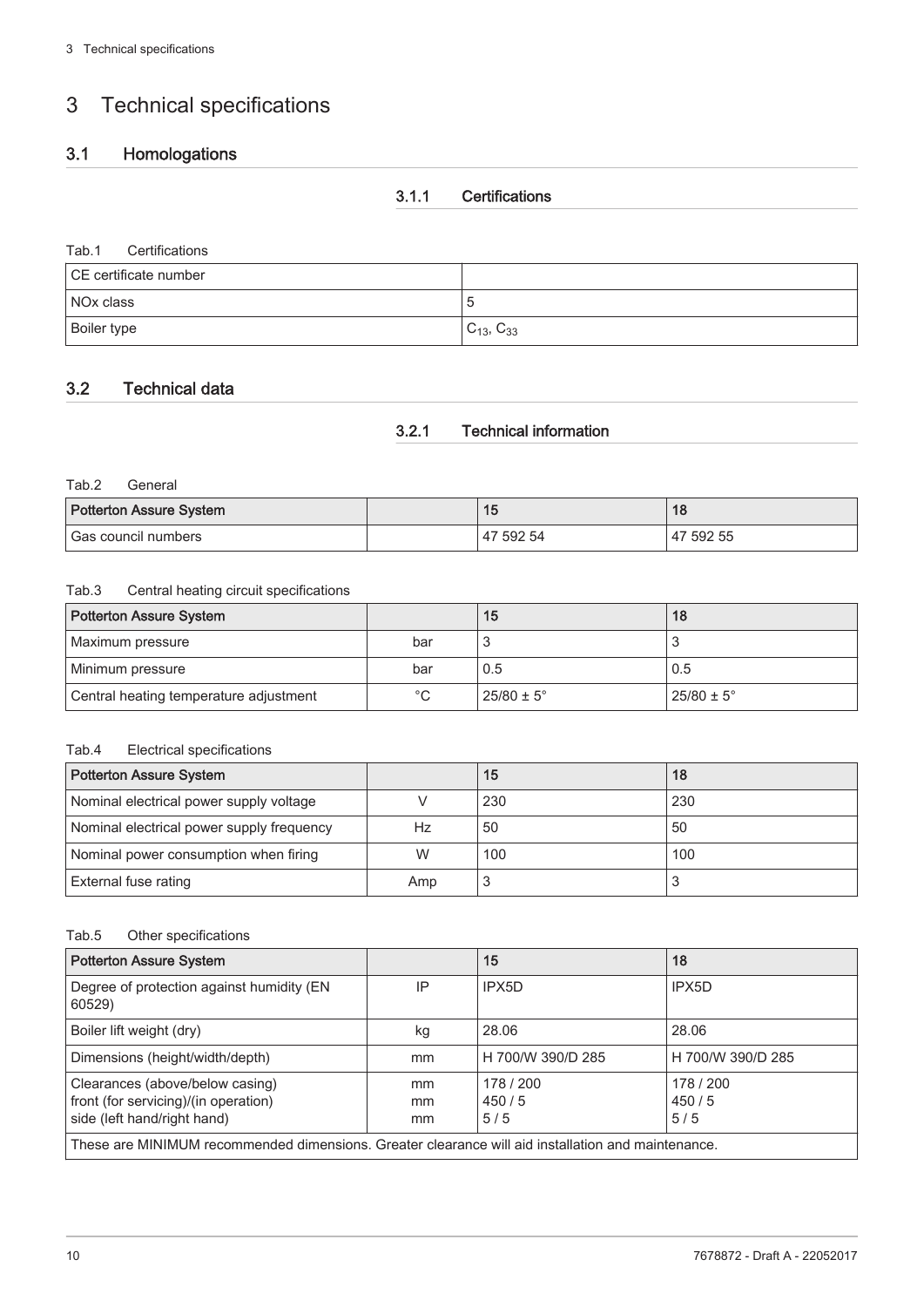#### Important  $\mathbf{i}$

All data in this section are nominal values and subject to normal production tolerances.



<span id="page-10-0"></span>Fig.2 Dimensions and connections / clearances





PN-0000339

- 1 Condensate trap sump<br>2 Condensate drain
- Condensate drain
- 3 Heating circuit water flow
- 5 Gas inlet
- Pressure relief pipe
- 8 Heating circuit water return
- 9 Pump drain point<br>10 Boiler drain point
- Boiler drain point on flow isolation pipe (Not shown)
- 11 Cable entry points

The clearances shown in the diagram are minimum requirements to allow for case removal, spanner access and air movement. These should be observed at all times and kept clear of obstructions.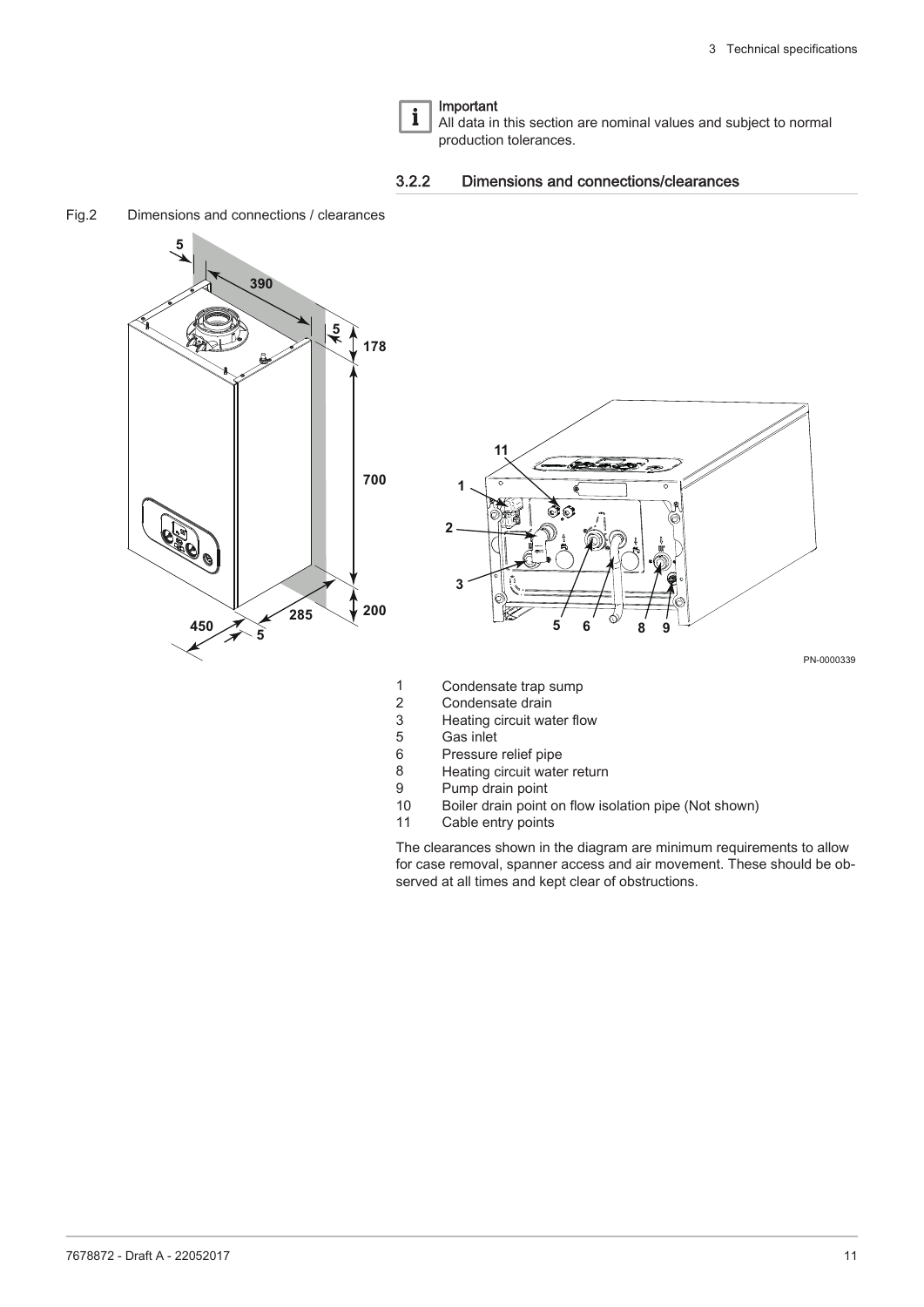## <span id="page-11-0"></span>4 Description of the product

#### 4.1 General description

#### Fig.3 Information label



The Potterton Assure System range of fully automatic gas fired wall hung condensing combination boilers are room sealed and fan assisted, and will serve central heating and mains fed domestic hot water.

A Information label

Tab.6 The boiler is set to give a maximum output of :-

| 15 model | 15 kW DHW<br>16.39 kW CH Pnc (Condensing) |  |  |
|----------|-------------------------------------------|--|--|
| 18 model | 18 kW DHW<br>19.62 kW CH Pnc (Condensing) |  |  |

The boiler is factory set for use only on Natural Gas (G20).

The boiler model, serial number and Gas Council number are also shown on the information label. This is for user reference.

## 4.2 Operating principle

#### 4.2.1 In operation

Whilst the boiler is in operation cooled flue gases are discharged through the flue gas discharge pipe. This may appear as a cloud of steam which is normal.

Condensed water is discharged from the boiler heat exchanger into a pipe (the condensate drain). This pipe must never be altered or re-routed except by a qualified professional.

#### 4.3 Control panel description

Fig.4 Control panel



#### 4.3.1 Description of the control panel

- 1 Display
- 2 Reset button
- 3 Central heating temperature control
- 4 Service diagnostic port
- 6 System water pressure gauge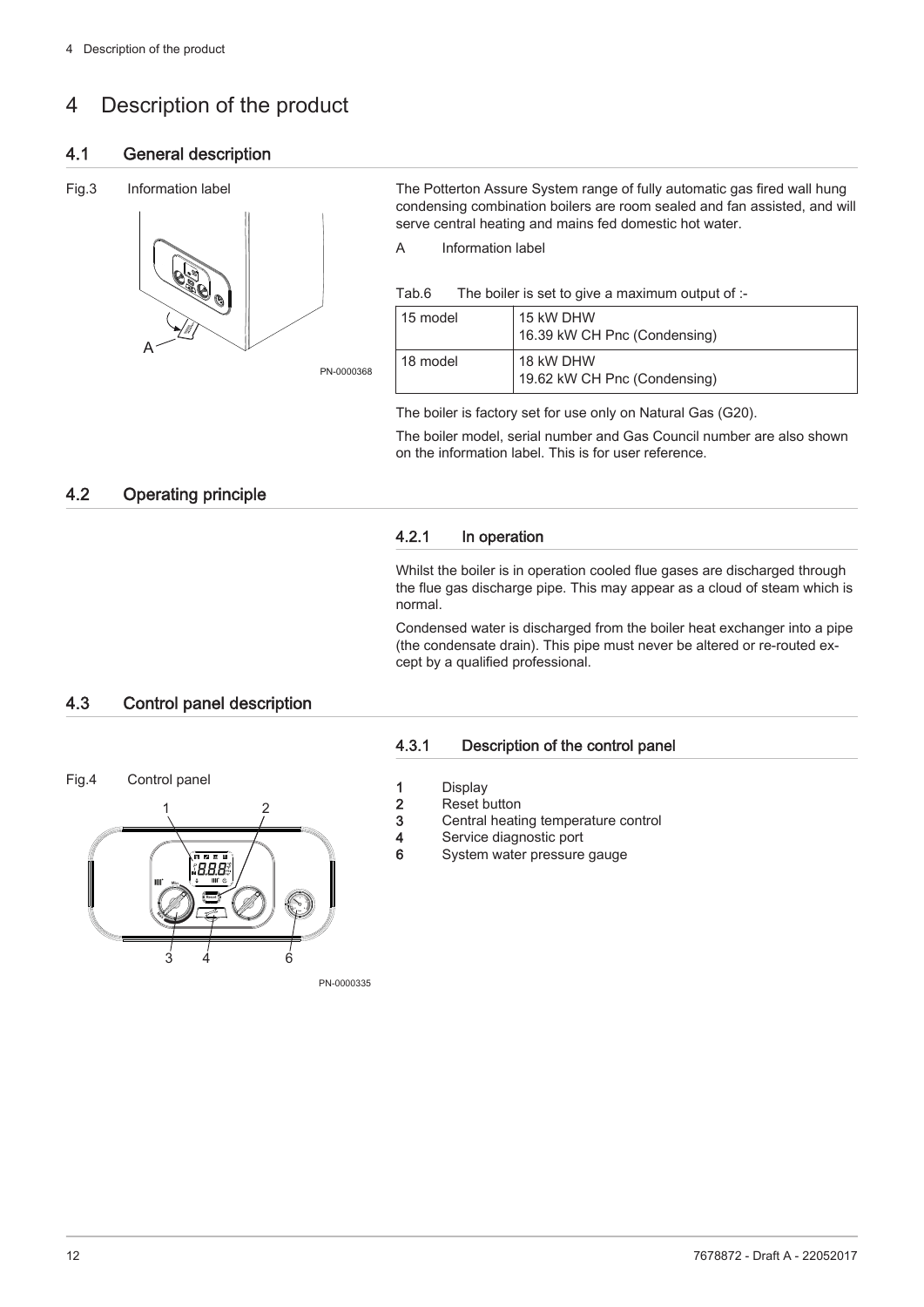#### <span id="page-12-0"></span>Fig.5 Display screen



#### Display description

The following symbols may be seen on the display

- OFF (frost protection still enabled)
- Indicates errors that prevent the burner from starting
- $\bigg)$ Error — not resettable by user
	- Water pressure too low
	- Indicates a resettable error
	- Not applicable
	- Not applicable
- Generic error H
- Burner lit ۵

R

 $\overline{P}$  $\mathbf{i}$ 

し

 $\mathcal{L}$ 

 $\mathbb{X}$ 

- Heating mode  $III<sup>2</sup>$
- Units for temperature
- PSI<br>bar Units for pressure

#### 4.4 Accessories and options

#### 4.4.1 Optional accessories

The table shows the accessories available for this boiler range.

| Part number | <b>Accessory</b>                                          |
|-------------|-----------------------------------------------------------|
| 7211473     | EP2 programmer                                            |
| 7212443     | Twin channel timer wired                                  |
| 720971601   | Wired room thermostat                                     |
| 720648301   | Multifit condensate & PRV combined pump                   |
| 720644401   | Multifit 1m condensate drain pipe 'trace heating' element |
| 720664101   | Multifit 2m Condensate drain pipe 'trace heating' element |
| 720664201   | Multifit 3m condensate drain pipe 'trace Heating' element |
| 720664401   | Multifit 5m condensate drain pipe 'trace heating' element |
| 5121379     | Multifit remote secondary PRV kit                         |
| 248221      | Multifit filling loop                                     |
|             | Multifit permanent filling link                           |
|             | Multifit upward pipe fitting kit                          |
|             | Multifit pre-plumbing jig                                 |

Tab.7 Optional accessories

For flue accessories (elbows, extensions, clamps etc.) refer to the Flue Accessories Fitting Guide supplied in the literature pack.

Any of the above MUST be fitted ONLY by a qualified competent person. Further details can be found in the relevant sales literature and at www.baxi.co.uk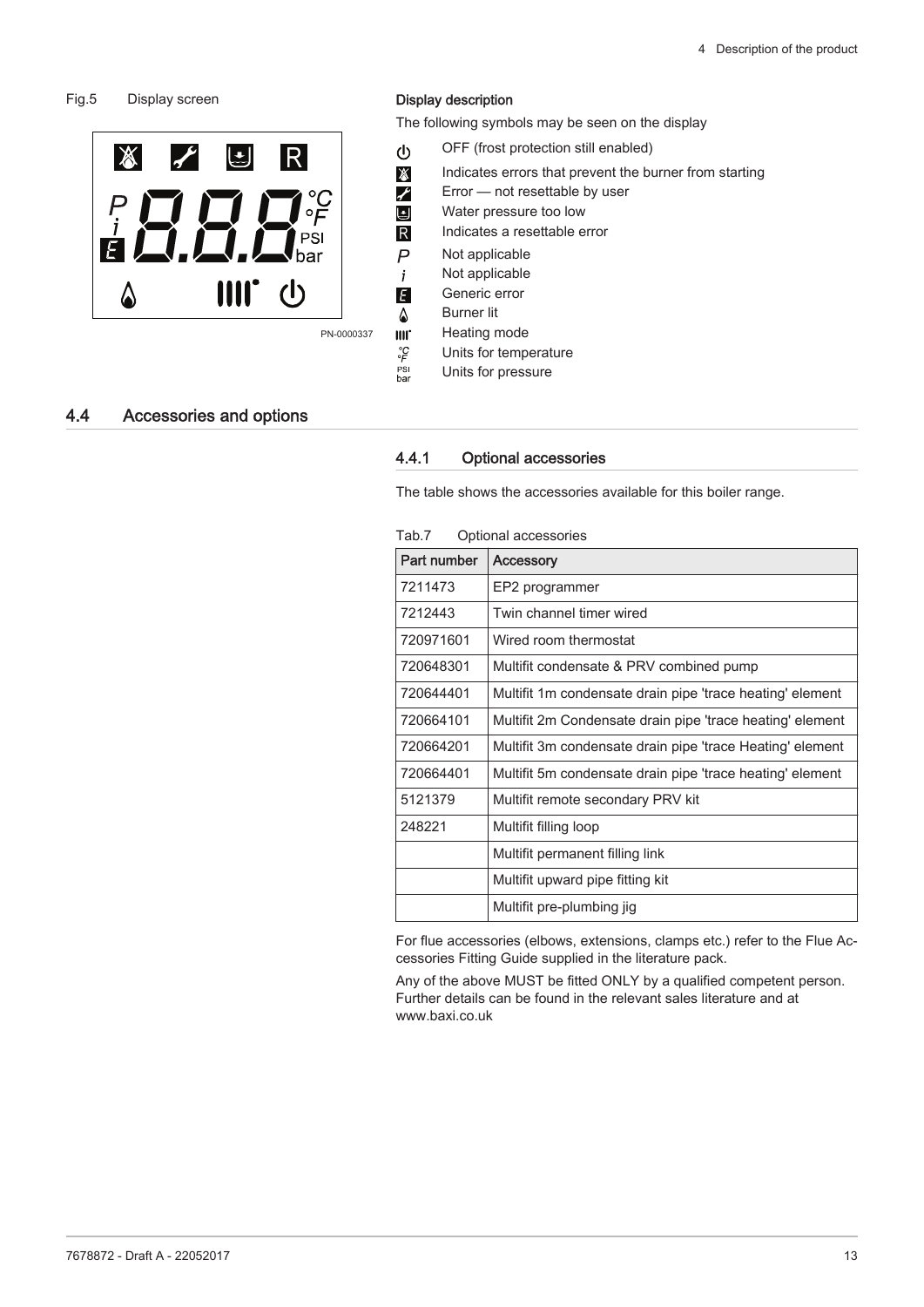## <span id="page-13-0"></span>5 Operation

## 5.1 Start-up

#### 5.1.1 Operation checking procedure & basic fault identification





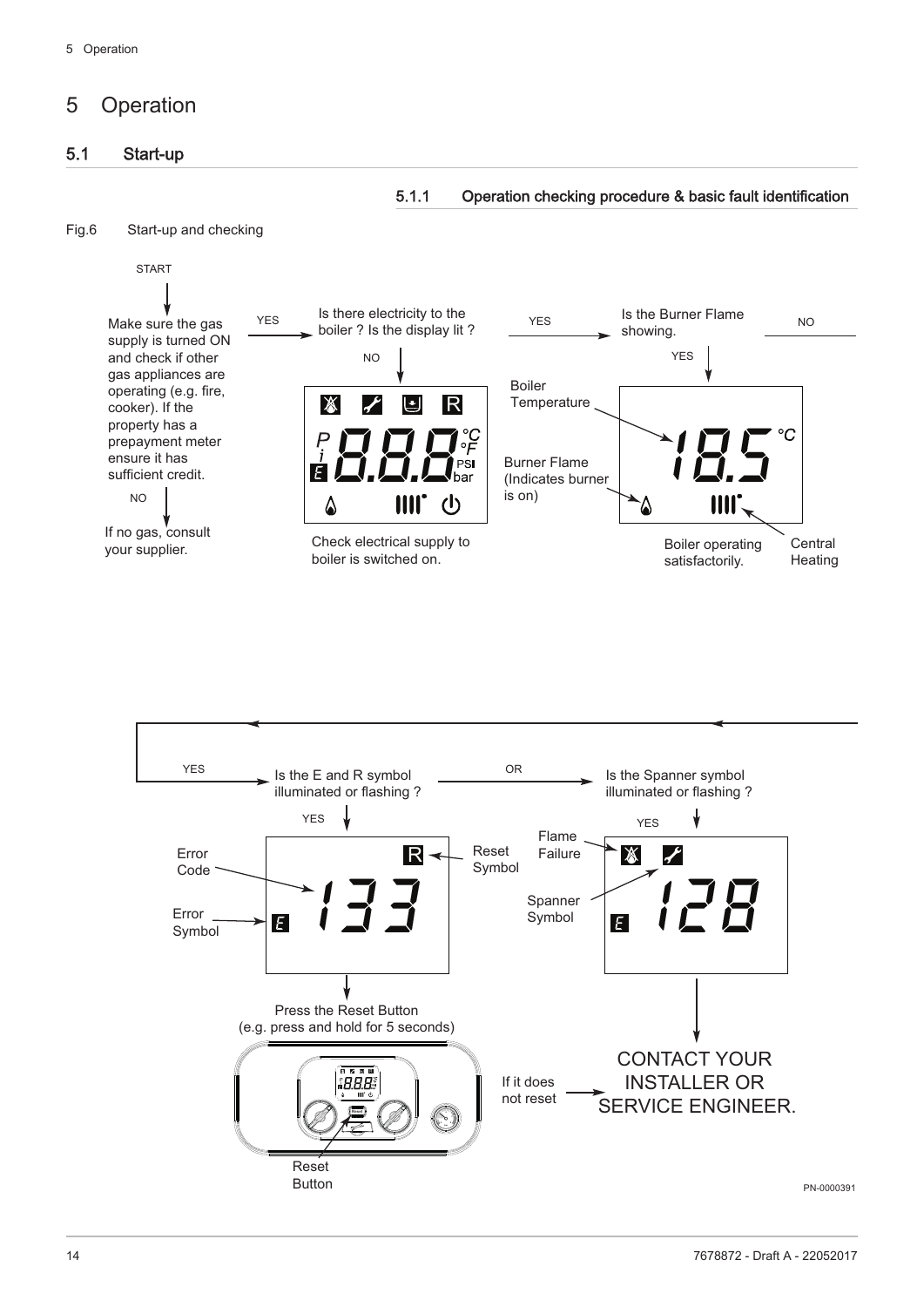

IMPORTANT: Where Low Flow Taps or Fittings are intended to be used in the DHW system connected it is strongly recommended that the DHW flow rate DOES NOT fall below 2.5 l/min. This will ensure reliable operation of the DHW function.

If you don't know what you need to do to get the boiler to light, or need help with the system and controls, contact your installer as soon as possible

PN-0000370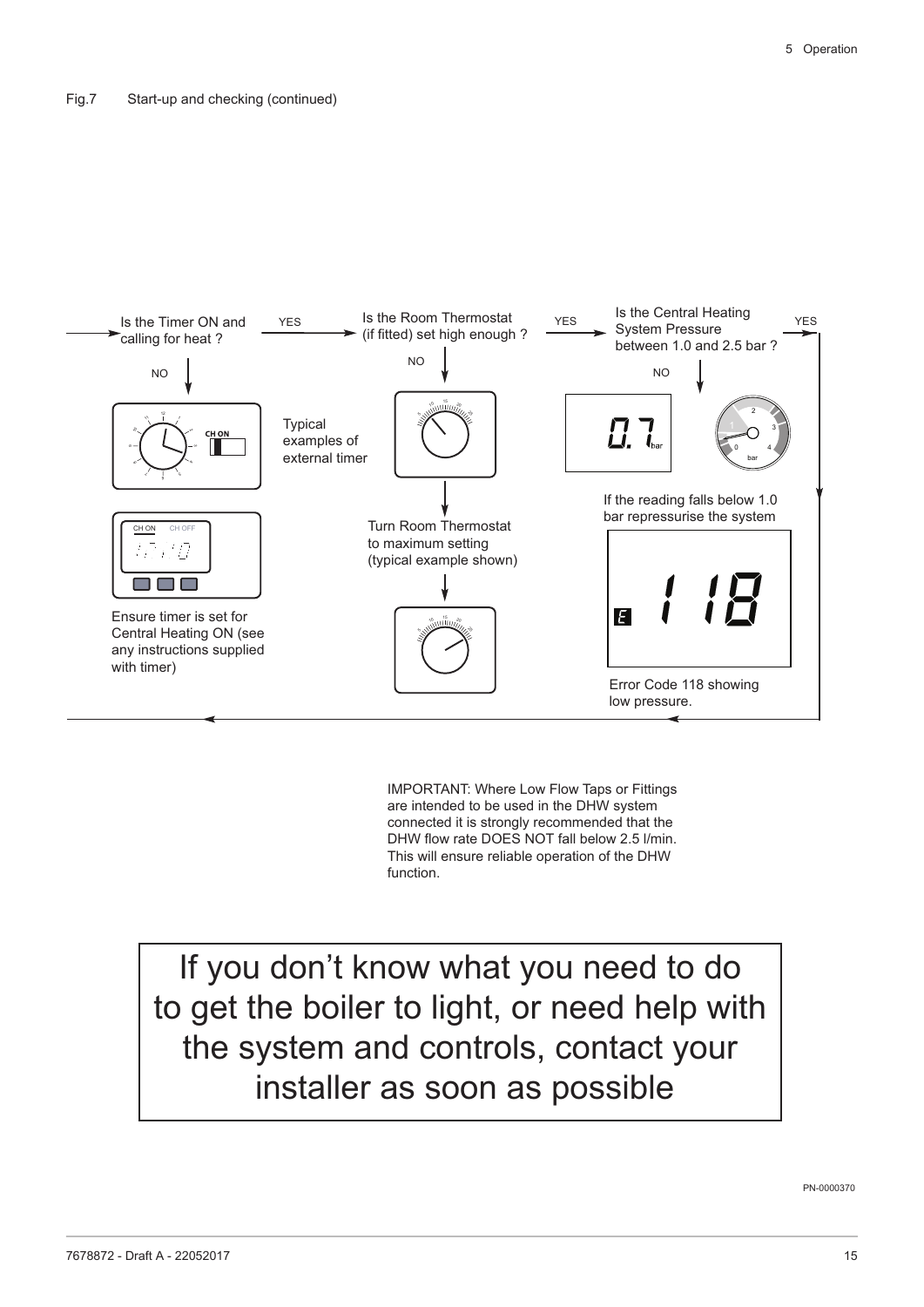## <span id="page-15-0"></span>5.2 Use of the control panel





#### 5.2.1 Using the control panel

To increase or decrease the boiler temperature:

- 1. Turn the control knob with the symbol IIII' over it clockwise to increase the boiler set temperature. The set temperature will be shown on the display screen.
- 2. Turn the control knob with the symbol IIII' over it anticlockwise to decrease the boiler temperature. The temperature will be shown on the display screen.

To reset the boiler:

1. Press the **Reset** button for approximately 1 second, holding the button for more than 2 seconds the boiler will not reset. (see [List of error co](#page-20-0)[des, page 21](#page-20-0).)

PN-0000372

5.3 Shutdown

- Isolate the mains power supply at the fused spur unit.
- Isolate the gas supply at the boiler valve.
- Protect the boiler from frost.

#### Important  $\mathbf{i}$

The boiler is not protected against frost once it has been shut down.



If it is anticipated that the boiler will not be used for a long period or the property is to be unoccupied, it is advised to drain the system if the electricity and gas supplies are to be turned off. Your installer will be able to offer advice.

#### 5.4 Frost protection

Where possible, draining the system should be avoided. If the system is to be unused during winter months several precautions must be taken:

- Any parts of the system that are in unheated areas of the dwelling should be fitted with a device such as a pipe thermostat or frost thermostat.
- Power must remain supplied to the boiler and controls.
- Gas must remain supplied to the boiler.

The boiler pump will operate if the system temperature drops below 7°C. If the temperature falls to 4°C the burner will ignite and remain lit until the temperature reaches 10°C. At this temperature the burner will extinguish but the pump will continue to operate for 15 minutes. This feature will protect the boiler and to some extent adjacent parts of the system but additional devices must be incorporated to guarantee frost protection.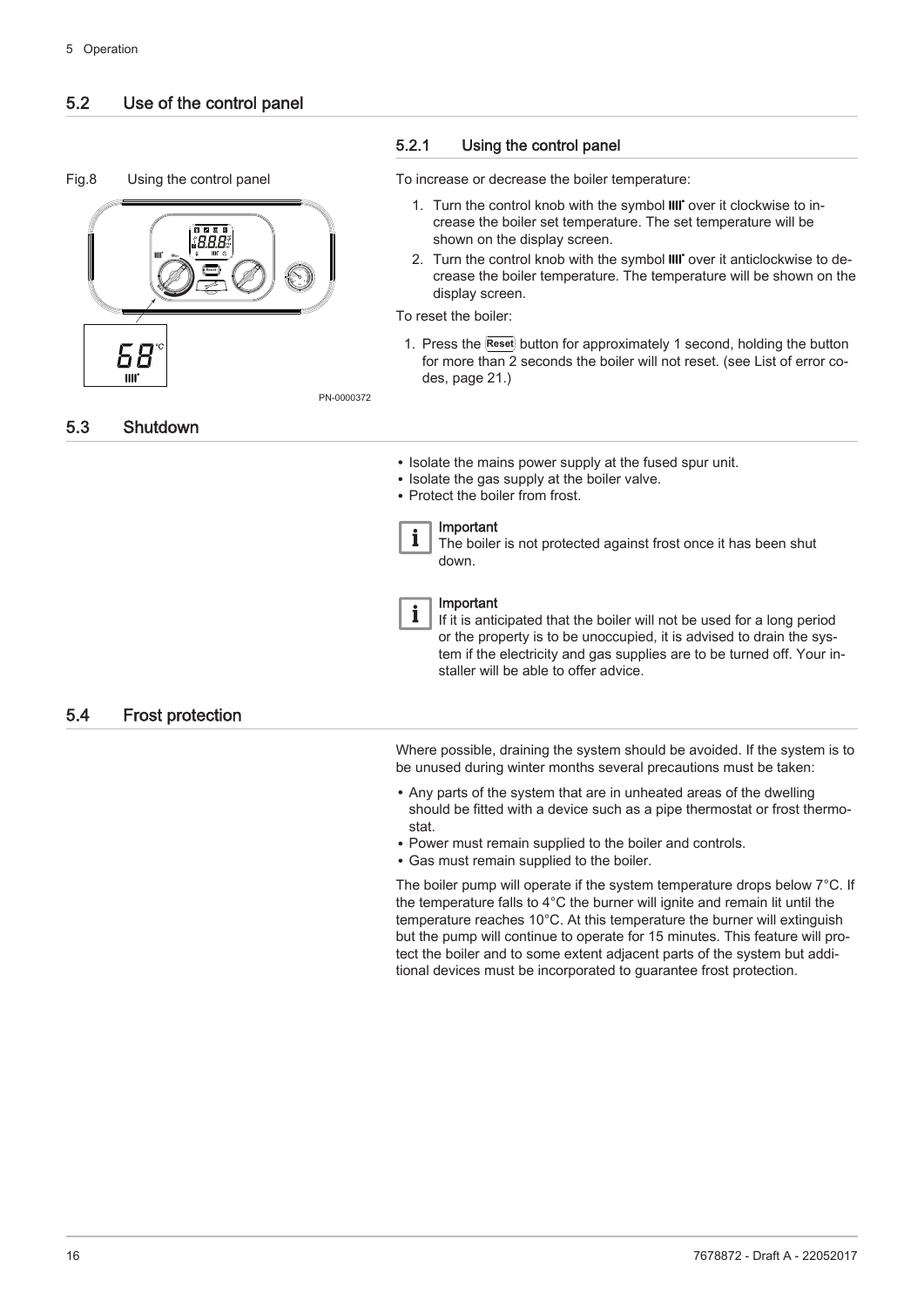## <span id="page-16-0"></span>6 Maintenance

#### 6.1 General

The boiler must be serviced annually in accordance with the Installation and Service Manual and the relevant section of the Benchmark Service Record completed in order to maintain the warranty.

portant  $\blacksquare$  Taking out a maintenance contract is recommended.

**Caution** Maintenance operations must be performed by a qualified competent person. Use only Potterton genuine spare parts.

The painted panels should be wiped with a damp cloth and then dried completely. DO NOT USE ABRASIVE CLEANING AGENTS.

#### 6.2 Maintenance instructions

The central heating system should be checked regularly. Proceed as follows:

1. Check the water pressure in the central heating system.

|  | ımp |
|--|-----|
|  |     |
|  | th  |
|  |     |

#### Important

Ie water pressure is lower than 0.7 bar, the system must be topped up.



Re-pressurising the system.



Important

See

If the water pressure drops below 0.5 bar the boiler will not work.

- 2. Check radiators for leaks and (especially in damp areas) for rust.
- 3. Open and close the radiator valves several times a year to ensure they can still be rotated.

#### **Caution**

Only a qualified installer may clean the inside of the boiler.

#### 6.2.1 Re-pressurising the system

If the water pressure is too low, the system must be re-pressurised.

The normal operating water pressure is between 1 and 2 bar. If the pressure exceeds 3 bar the safety pressure valve will operate and a fault is indicated. Ensure that the filling loop is disconnected if it is of a temporary type. Contact your installer.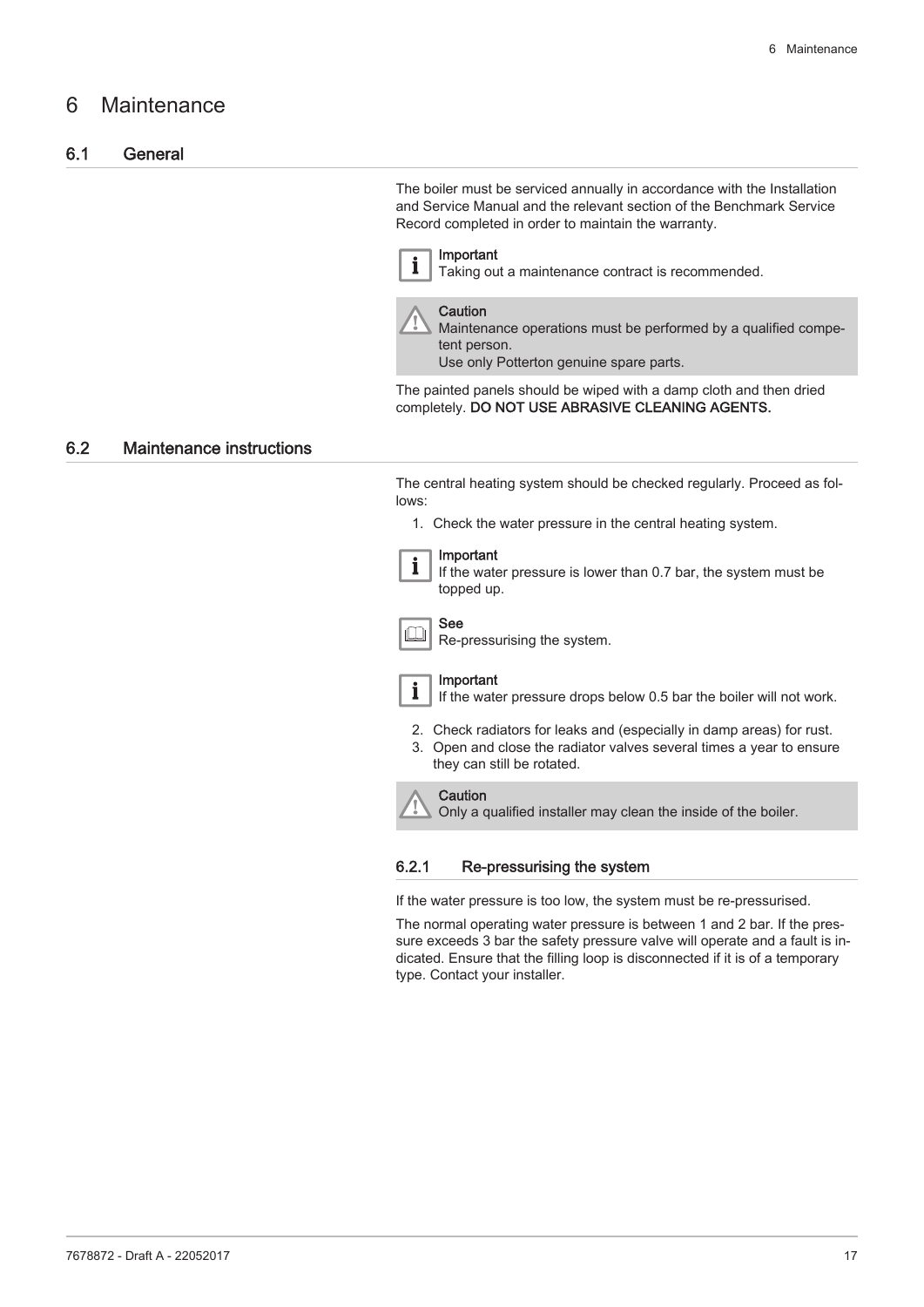#### Fig.9 Water pressure



It may be necessary to repressurise the system occasionally (when the water pressure falls below 0.7). A filling device (the filling loop) will be fitted on the system. This may be on the boiler itself, or on pipework near to the boiler.

#### Important i

If the water pressure requires regular re-pressurising a fault or leak is indicated. Seek advice from your installer.

Depending on which filling loop is fitted, a temporary filling loop consists of two isolating taps and a separate filling pipe with connection fittings.

Only when repressurising should the filling pipe be connected between the two taps. Ensure that the nuts on the pipe ends are tightened onto the taps.

1. Fully open one of the taps first, and then while watching the pressure gauge, carefully open the second tap.

#### Important

- $\mathbf{i}$ The system pressure is shown at all times on the pressure gauge and can be viewed on the display when there is power to the boiler.
- 2. When the figures on the display or needle on the pressure gauge indicate between 1 and 1.5 bar turn both taps off.
- 3. Disconnect the filling pipe from the taps (a small amount of water may be present) and remove it. Keep the pipe in a safe place for future use.
- 4. If blanking caps are available fit them to the taps.

#### See  $\Box$

Go to the "How to videos" section of the "Information & advice" page at www.baxi.co.uk for further details.

5. When the correct pressure is restored the boiler will reset automatically.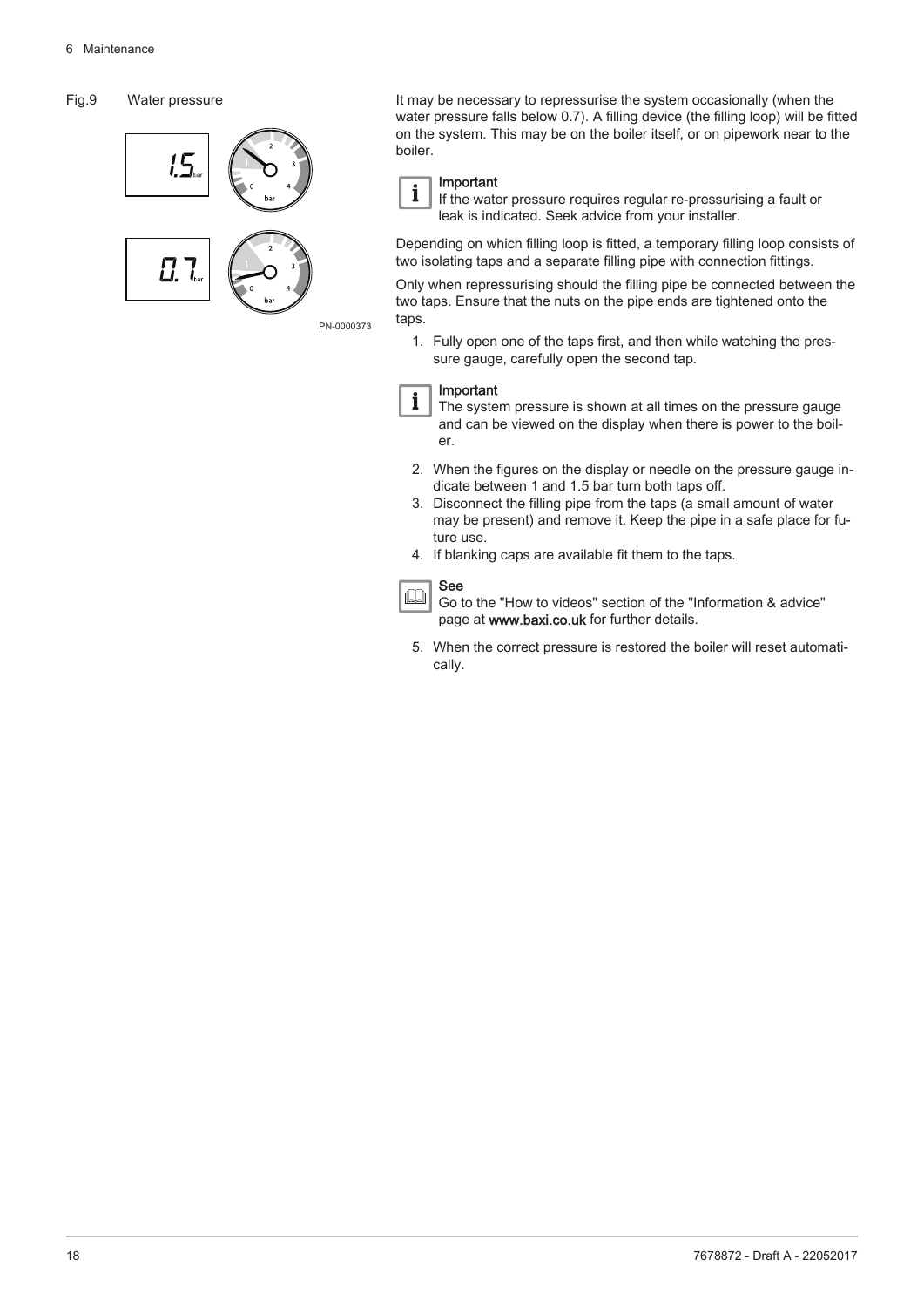#### <span id="page-18-0"></span>6.3 Venting the installation

## Fig.10 Venting the radiators **1 2 4 2 3 10 4** oL **5 C B A**

If any air is present in the appliance or system it must be removed in order to prevent nuisance noises that may occur during heating or when drawing off hot water. Proceed as follows:

- 1. Open the valves of all the radiators connected to the system.
- 2. Set the room thermostat to the highest possible temperature and any timers to 'ON'.
- 3. Wait until the radiators are warm.
- 4. Switch off the boiler.
- 5. Vent the radiators. Work from the lowest radiator in the property.
- 6. Open the bleed vent with the key, keeping a cloth pressed against the vent.
- 7. Wait until water comes out of the bleed vent and then close.

#### **Warning**

The CH water in the radiators will still be hot.

- 8. Switch the boiler on.
- 9. After venting, check that the water pressure in the system is still adequate.

#### Important  $\mathbf{i}$

- If the water pressure is lower than 0.7 bar, the water must be topped up. If necessary repressurise the system (recommended pressure between 1 and 1.5 bar when cold).
- 10. Reset the room thermostat to the desired temperature.



Fig.11 Enabling de-aeration function



The purpose of the function is to remove as much air as possible from the heating system.

- 1. Turn off the power to the boiler and rotate the CH control knob fully anticlockwise.
- 2. Turn on the power to the boiler. The display shows "000" .
- 3. Turn the CH control knob (IIII')  $\frac{1}{4}$  turn clockwise twice in quick succession (within 2 seconds).
- 4. Display shows "312" while de-aeration is taking place (approximately 7 minutes).
- 5. When de-aeration has completed, the display will show the primary flow temperature and the  $CH$  ( $III$ ) symbols.

PN-0000392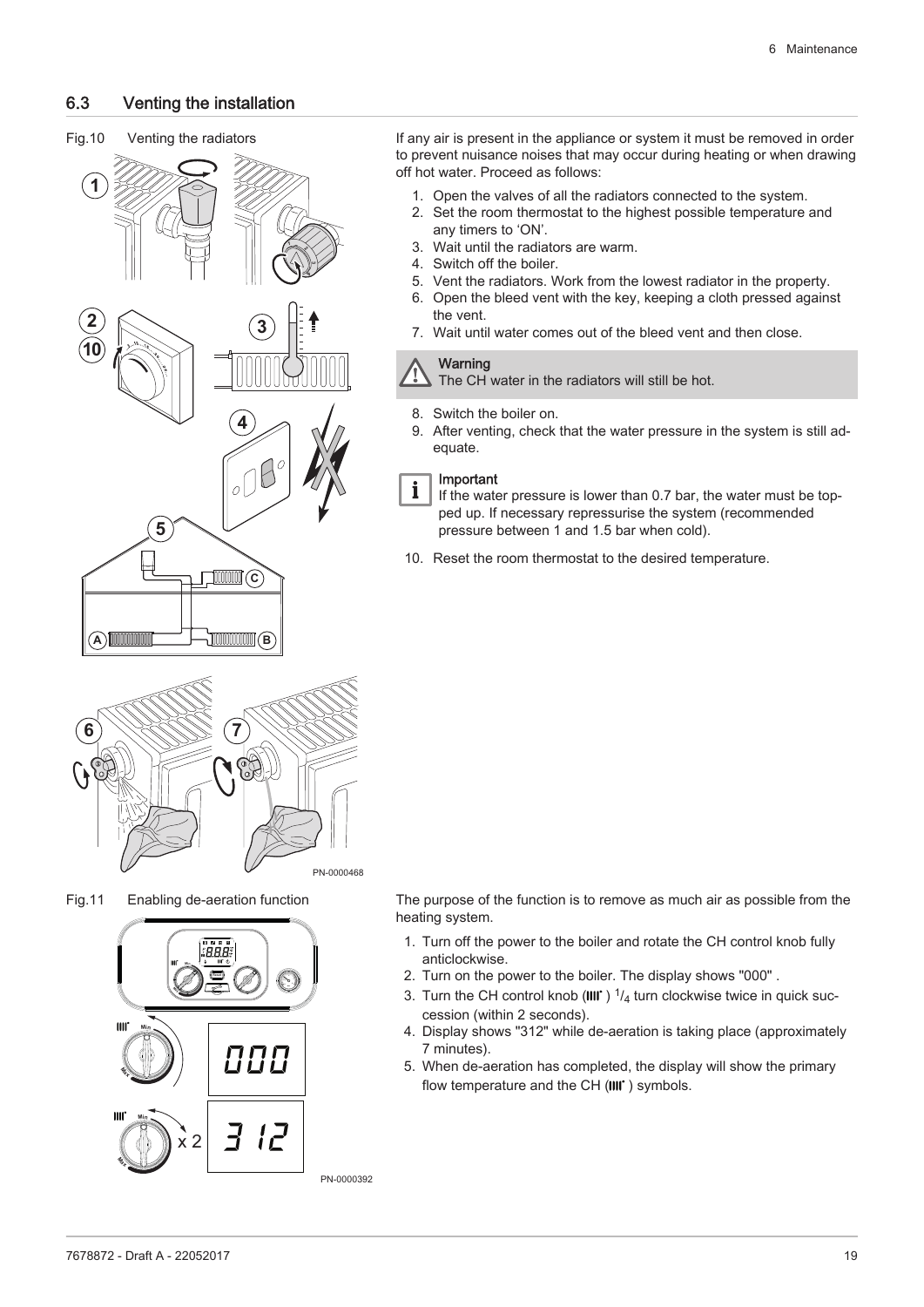

If the system is drained (even partly, when replacing a radiator for example) the de-aeration function must be repeated. Also the inhibitor concentration must be checked and replenished if necessary.

#### <span id="page-19-0"></span>6.4 Draining the installation



It may be necessary to drain the central heating system if radiators need to be replaced, if there is a major water leak or if there is a risk of freezing. Proceed as follows:

- 1. Open the valves of all the radiators connected to the system.
- 2. Switch off the boiler's electrical connection.
- 3. Wait approximately ten minutes, until the radiators feel cold.
- 4. Connect a drain hose to the lowest draining point. Place the end of the hose in a drain or at a place where drained pipe water will not cause any damage.
- 5. Open the central heating system fill/drain valve. Drain the installation.

#### Warning

The water may still be hot.

6. Close the drain valve when no more water comes from the draining point.

#### Important

 $\mathbf{i}$ 

After draining the system, the concentration of corrosion inhibitor and antifreeze agent may be extremely diluted - check with your installer.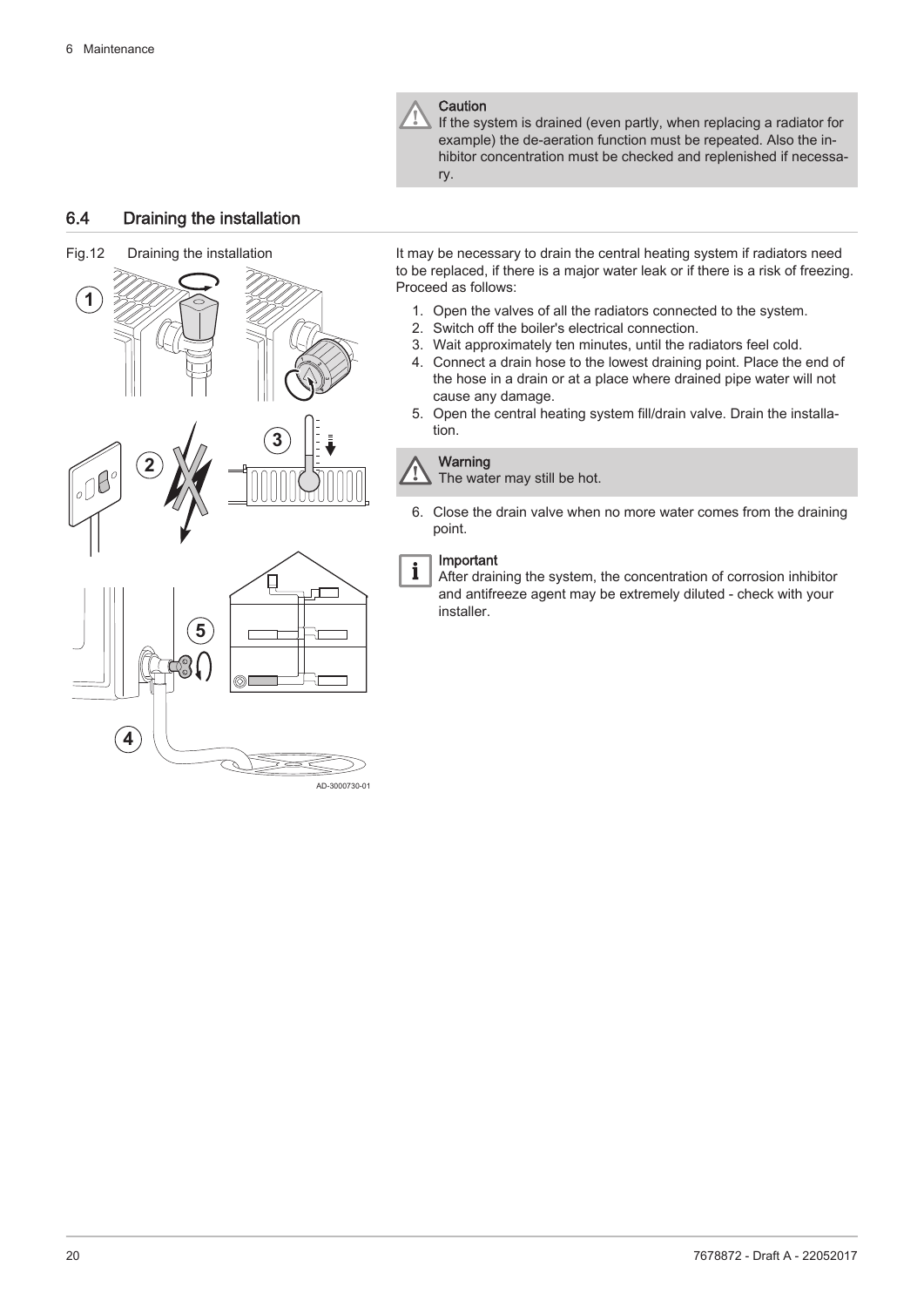## <span id="page-20-0"></span>7 Troubleshooting

## 7.1 Error codes

#### Fig.13 Control panel error display



#### 7.1.1 List of error codes

| Tab.8 |  | Table of error codes |  |
|-------|--|----------------------|--|
|       |  |                      |  |

| Error code     | <b>Description of fault</b>                 |  |  |  |
|----------------|---------------------------------------------|--|--|--|
| E 09           | Gas valve connection cable                  |  |  |  |
| $\epsilon$ 15  | Gas valve fault                             |  |  |  |
| $\epsilon$ 20  | Central heating NTC fault                   |  |  |  |
| E 28           | Flue NTC fault                              |  |  |  |
| 540            | Central heating return NTC fault            |  |  |  |
| ₹ 109          | Pre-circulation fault                       |  |  |  |
| $\epsilon$ 110 | Safety thermostat operated                  |  |  |  |
| 5118           | Primary system water pressure too low       |  |  |  |
| $\epsilon$ 125 | Circulation fault (primary)                 |  |  |  |
| ₹ 128          | Flame failure                               |  |  |  |
| E 130          | Flue NTC operated                           |  |  |  |
| E 133          | Interruption of gas supply or flame failure |  |  |  |
| ₹ 135          | Interruption of gas supply (internal error) |  |  |  |
| $\approx$ 154  | Flow / return sensor temperature test       |  |  |  |
| $\epsilon$ 160 | Fan or fan wiring fault                     |  |  |  |
| $\epsilon$ 270 | Circulation fault (Dry fire)                |  |  |  |
| 321            | Hot water NTC fault                         |  |  |  |
| 2 384          | False flame                                 |  |  |  |
|                |                                             |  |  |  |

The display shows two types of signals:  $\sim$  and  $\blacksquare$ . In both cases the display shows  $\blacksquare$  symbol and the numeric value of the error (see the table of error codes above).

The spanner  $\sim$  symbol appears it cannot be reset by the user. Please contact your Installer, Annual Service Provider or Baxi Customer Support. You can contact Baxi Customer Support on 0344 871 1545.

R fault errors can be reset by pressing the **Reset** button.



#### Important

If a different error code from those described in the "Table of error codes" appears on the display contact Baxi Customer Support.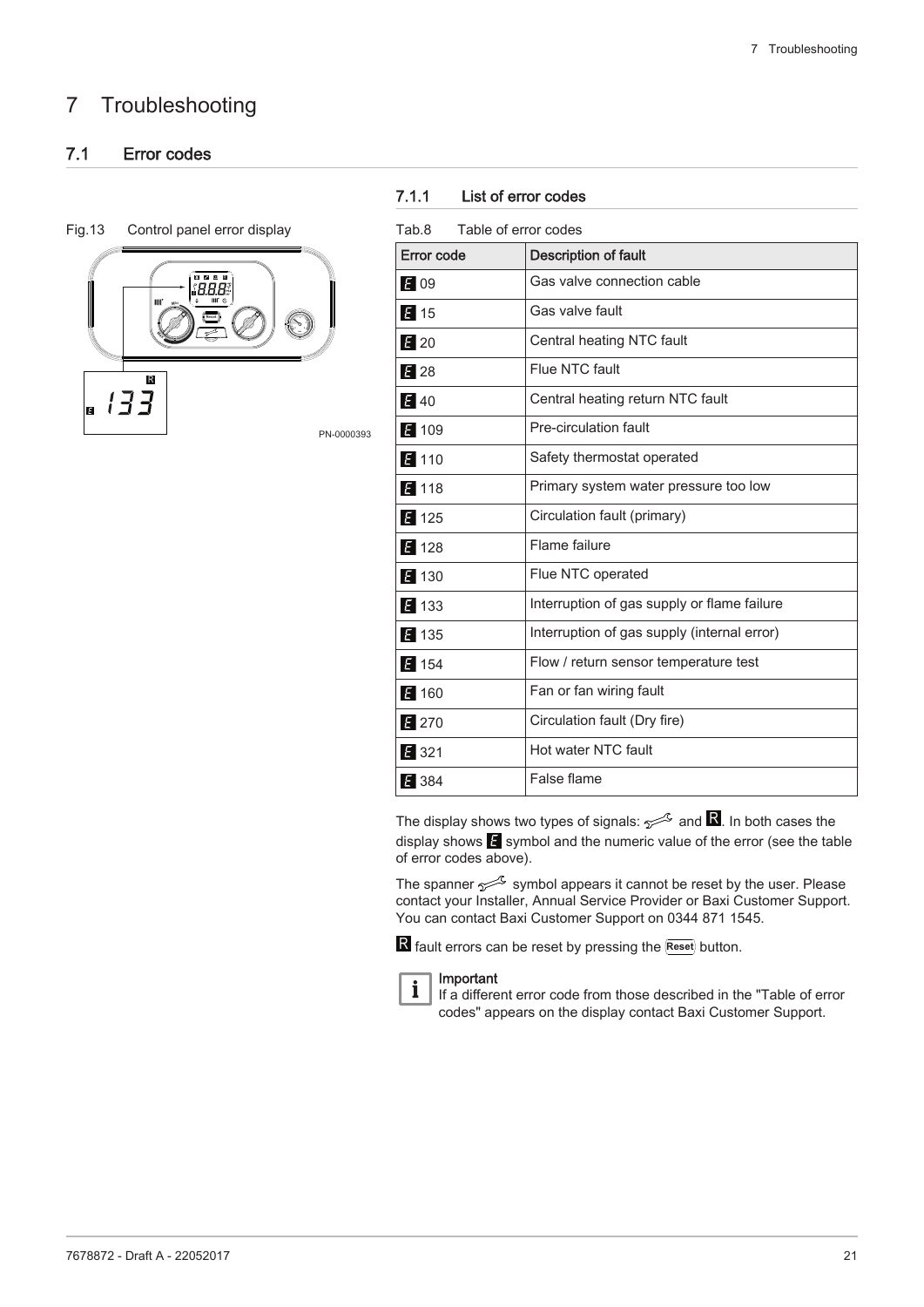## <span id="page-21-0"></span>7.2 Fault finding

#### Tab.9 Problems and solutions

| Problem                    | Possible causes                                          | Solution                                                                                                                                                                                                                    |  |  |
|----------------------------|----------------------------------------------------------|-----------------------------------------------------------------------------------------------------------------------------------------------------------------------------------------------------------------------------|--|--|
| The radiators are cold.    | The temperature set point for the heating<br>is too low. | Increase the value with the CH temperature knob<br>or if a room thermostat is connected, increase the<br>temperature on the room thermostat.                                                                                |  |  |
|                            | The heating mode is deactivated.                         | Activate the heating mode.                                                                                                                                                                                                  |  |  |
|                            | The radiator valves are not open.                        | Open the valves of all radiators connected to the<br>system.                                                                                                                                                                |  |  |
|                            | The boiler is not working.                               | Check that the boiler is being supplied with power.<br>Check fuses and switches.<br>Check whether the gas isolation cock is properly<br>open.<br>If the property has a prepayment meter ensure it<br>has sufficient credit. |  |  |
|                            | The water pressure is too low $(0.5 bar).$               | Re-pressurise the system.                                                                                                                                                                                                   |  |  |
| The boiler is not working. | The temperature set point for the heating<br>is too low. | Increase the value with the CH temperature knob<br>or if a room thermostat is connected, increase the<br>temperature on the room thermostat.                                                                                |  |  |
|                            | No demand for heating.                                   | Ensure that timers & thermostats are calling for<br>heat.                                                                                                                                                                   |  |  |
|                            | No power supply.                                         | Check that the boiler is being supplied with power.<br>Check the fuses and switches.                                                                                                                                        |  |  |
|                            | The water pressure is too low $(0.5 bar).$               | Re-pressurise the system.                                                                                                                                                                                                   |  |  |
|                            | The boiler is indicating an error.                       | Press the Reset button.<br>Correct the error, if possible.                                                                                                                                                                  |  |  |
|                            | The gas pressure is too low.                             | Check whether the gas isolation cock is fully open.<br>Open the gas isolation cock.                                                                                                                                         |  |  |
|                            | Condensate drain blocked.                                | Check drain, especially any external runs in freez-<br>ing temperatures.                                                                                                                                                    |  |  |

If the boiler is not working also check section "Operation checking procedure and basic fault identification" or contact your Installer.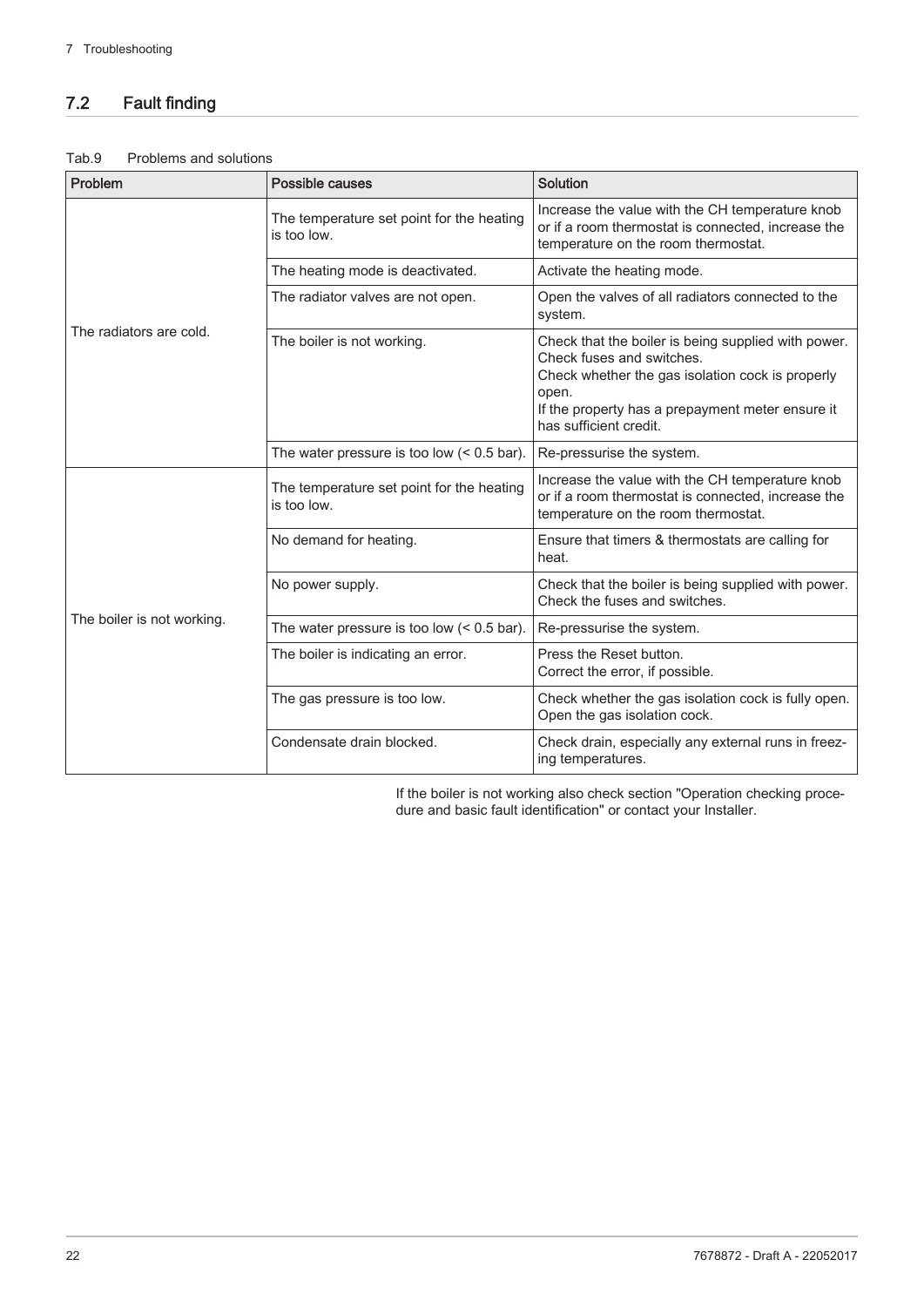## <span id="page-22-0"></span>8 Decommissioning

#### 8.1 Decommissioning procedure

#### **Caution**

Only qualified persons are authorised to work on the appliance and system to decommission.

If your boiler needs to be decommissioned either temporarily or permanently the following should be performed:

- 1. Switch off the boiler's electrical connection.
- 2. Close the gas isolation tap.
- 3. Drain the central heating system.

Seek the advice of your installer.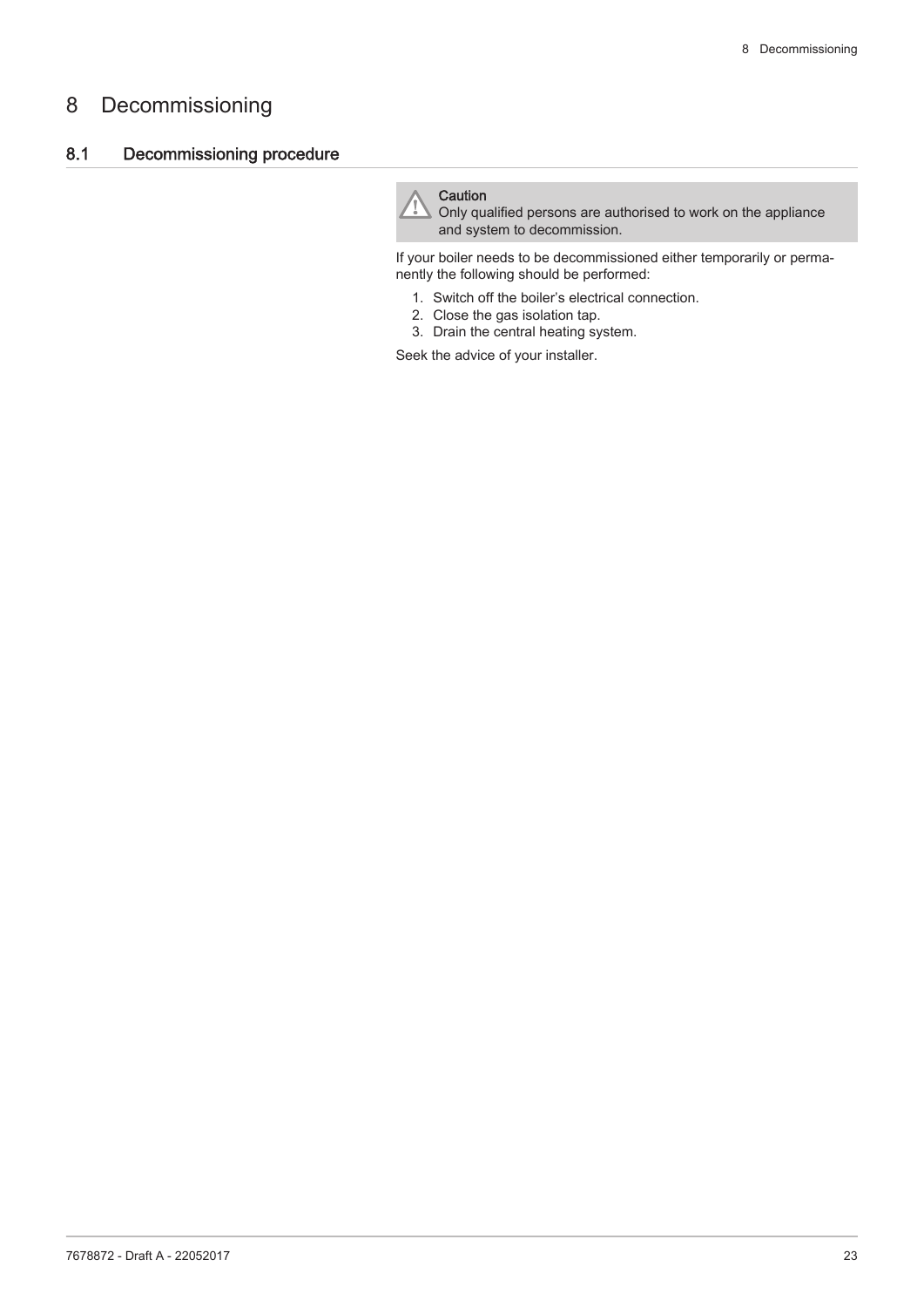## <span id="page-23-0"></span>9 Disposal

## 9.1 Disposal and recycling



Removal and disposal of the boiler must be carried out by a qualified person in accordance with local and national regulations.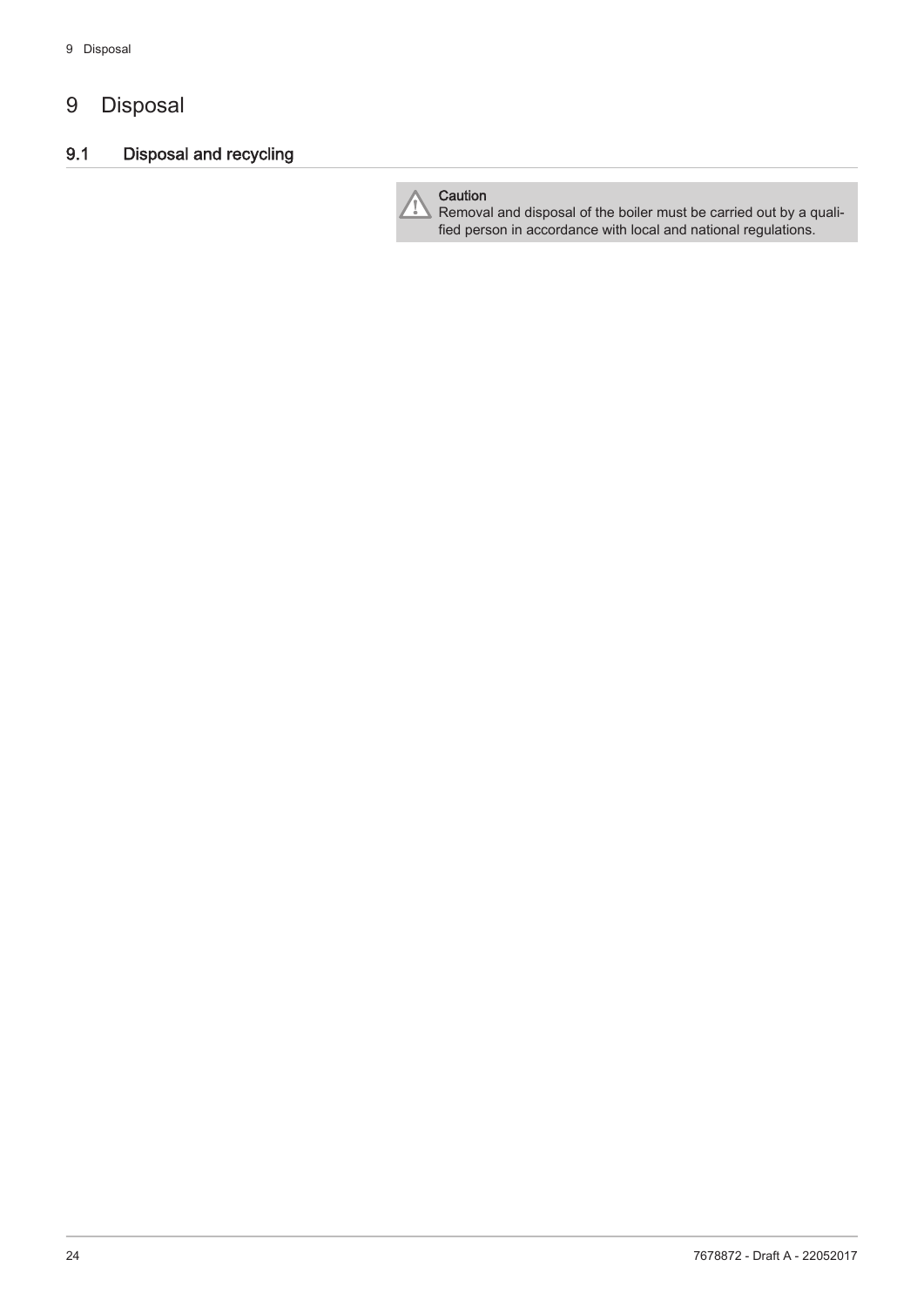## <span id="page-24-0"></span>10 Environmental

#### 10.1 Energy saving

#### Tips on saving energy:

- Do not cover radiators. Do not hang curtains in front of radiators.
- Install reflective panels behind the radiators to prevent heat loss.
- Insulate the pipes in rooms that are not heated (cellars and lofts).
- Install loft insulation & double glazing.
- Use draught excluders where necessary.
- Upgrade any older boiler external controls.
- Turn down room thermostats by 1°.
- Turn off radiators in rooms not in use.
- Do not run hot (or cold) water pointlessly.
- Fit a water-saving shower head to save up to 40 % energy.
- Take showers rather than baths. A bath consumes twice as much water and energy.

#### 10.2 Room thermostats and settings

Various models of room thermostat are available. The thermostat type and setting affect the total energy consumption.

A few tips:

- A modulating thermostat in combination with thermostatic radiator valves saves energy and offers considerable comfort. This combination gives you flexibility with the temperatures. Do not fit thermostatic radiator valves in the room in which the room thermostat is installed.
- Completely closing and opening thermostatic valve radiators causes undesirable temperature fluctuations. Open and close thermostatic valves in small steps.
- Lower the thermostat to around 20°C. This reduces heating costs and energy consumption.
- Lower the room thermostat temperature temporarily if opening windows to air the rooms.
- If you are using an ON/OFF type thermostat, reduce the water temperature value in summer (e.g. 60°C in summer and 80°C in winter).
- When setting an hourly programmable thermostat, consider days when you are absent or on holiday. Electricity production and energy savings reach their optimum level with a programmed and activated timer programme.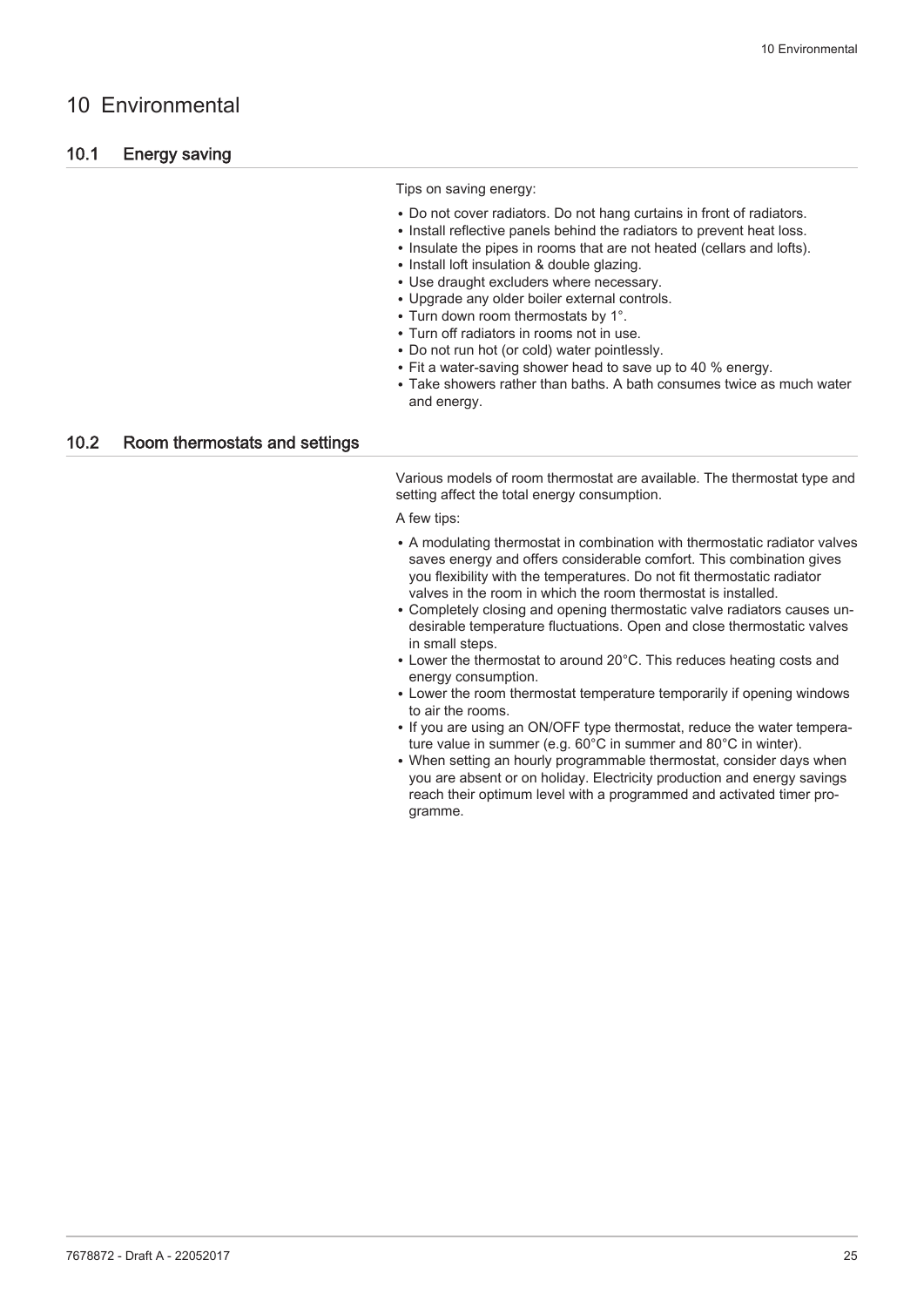## <span id="page-25-0"></span>11 Warranty

#### 11.1 General

To make sure your boiler warranty is activated and maintained, it is essential that the:

- 1. Benchmark checklist is completed by your installer
- 2. Warranty is registered within 30 days
- 3. Boiler has an annual service

Important

Please note that failure to adhere to terms and conditions will invalidate your warranty.

#### 11.2 Standard warranty terms and conditions

#### Warranty registration, service & repair

For full terms and conditions, visit www.baxi.co.uk/terms.

#### Benchmark checklist

The Benchmark Checklist will be completed by your installer and records that the boiler has been installed and commissioned correctly. It can be found at the back of the installation and service manual and should be kept in a safe place for the life of the boiler. We will check that the Benchmark Checklist has been completed on an in-warranty visit.

#### Ways to register your warranty

If your boiler is eligible for an extended warranty, your installer may register the product on your behalf and provide you with the relevant documentation. Please check with your installer.

Should this not be the case, you can register your warranty online at www.baxi.co.uk/registration

#### Annual service

A service must be completed every 12 months from the date of installation to maintain your warranty.

This service must be completed by one of the following:

- A Gas Safe registered installer/engineer
- Baxi Customer Support; call us 0344 871 1545

Please make sure that your engineer has logged the service information at the back of the installation and service manual. You will be asked for your service history on any in-warranty repair visit.

#### If you experience a problem with your boiler

For any in or out of warranty repair, Baxi Customer Support is on hand to help you. Call our award-winning team to arrange for one of our nationwide team of Gas Safe registered engineers to visit.

If your product is in warranty, everything is free of charge, subject to our warranty terms and conditions. If it is out of warranty, we can still help and offer a range of options you can choose from to suit your needs.

#### Contact Baxi Customer Support 0344 871 1545

#### Opening hours

Monday - Friday, 8.00am - 6.00pm

Weekends and Bank Holidays, 8.30am - 2.00pm

Please note calls may be recorded for training and monitoring purposes.

When contacting Baxi Customer Support, please have the following information to hand:

Boiler serial number.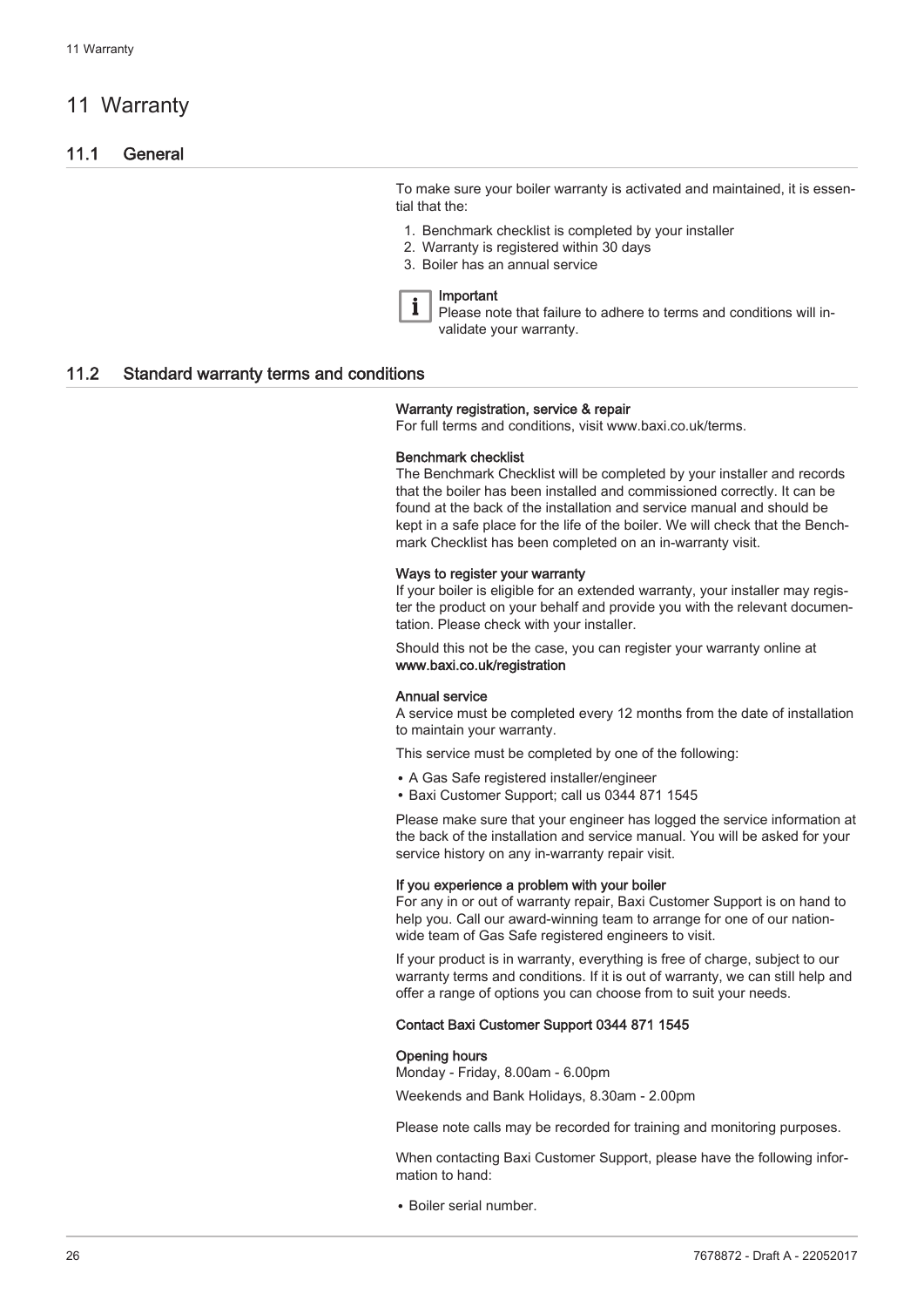• Proof of purchase if you do not have the boiler serial number

Please note that for in-warranty repairs, our engineers will ask to see your service history record, completed Benchmark Checklist and details of your installer. These can all be found in the Installation and Service manual.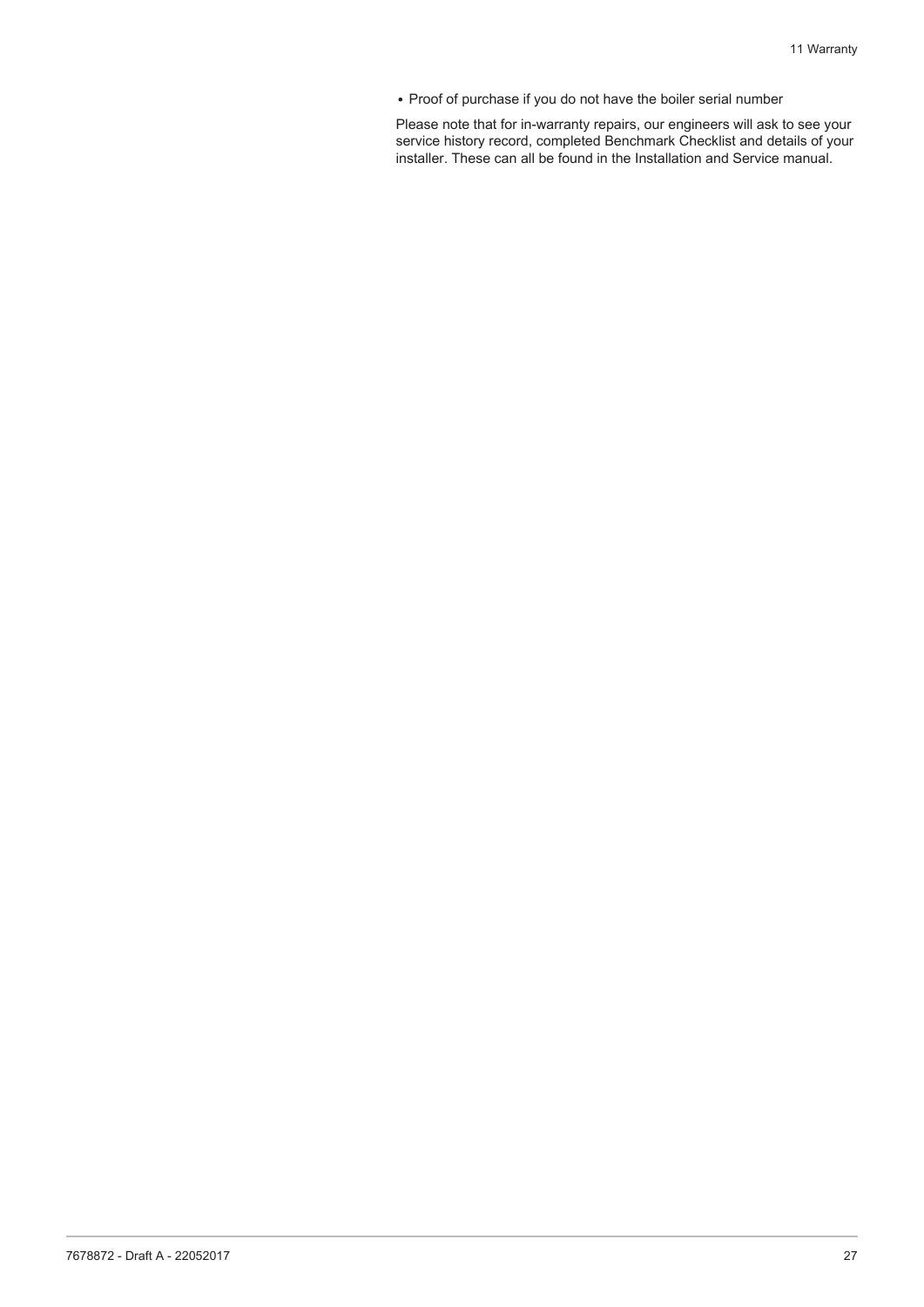## <span id="page-27-0"></span>12 Appendix

## 12.1 Product fiche - Boiler space heaters

#### Tab.10 Product fiche for boiler space heaters

| <b>Potterton Assure System</b>                 |      | 15           | 18 |
|------------------------------------------------|------|--------------|----|
| Seasonal space heating energy efficiency class |      | $\mathbf{A}$ |    |
| Rated heat output (Prated or Psup)             | kW   |              |    |
| Seasonal space heating energy efficiency       | $\%$ |              |    |
| Annual energy consumption                      | GJ   |              |    |
| Sound power level L <sub>WA</sub> indoors      | dВ   |              |    |



For specific precautions about assembling, installing and maintaining: [Safety, page 5](#page-4-0)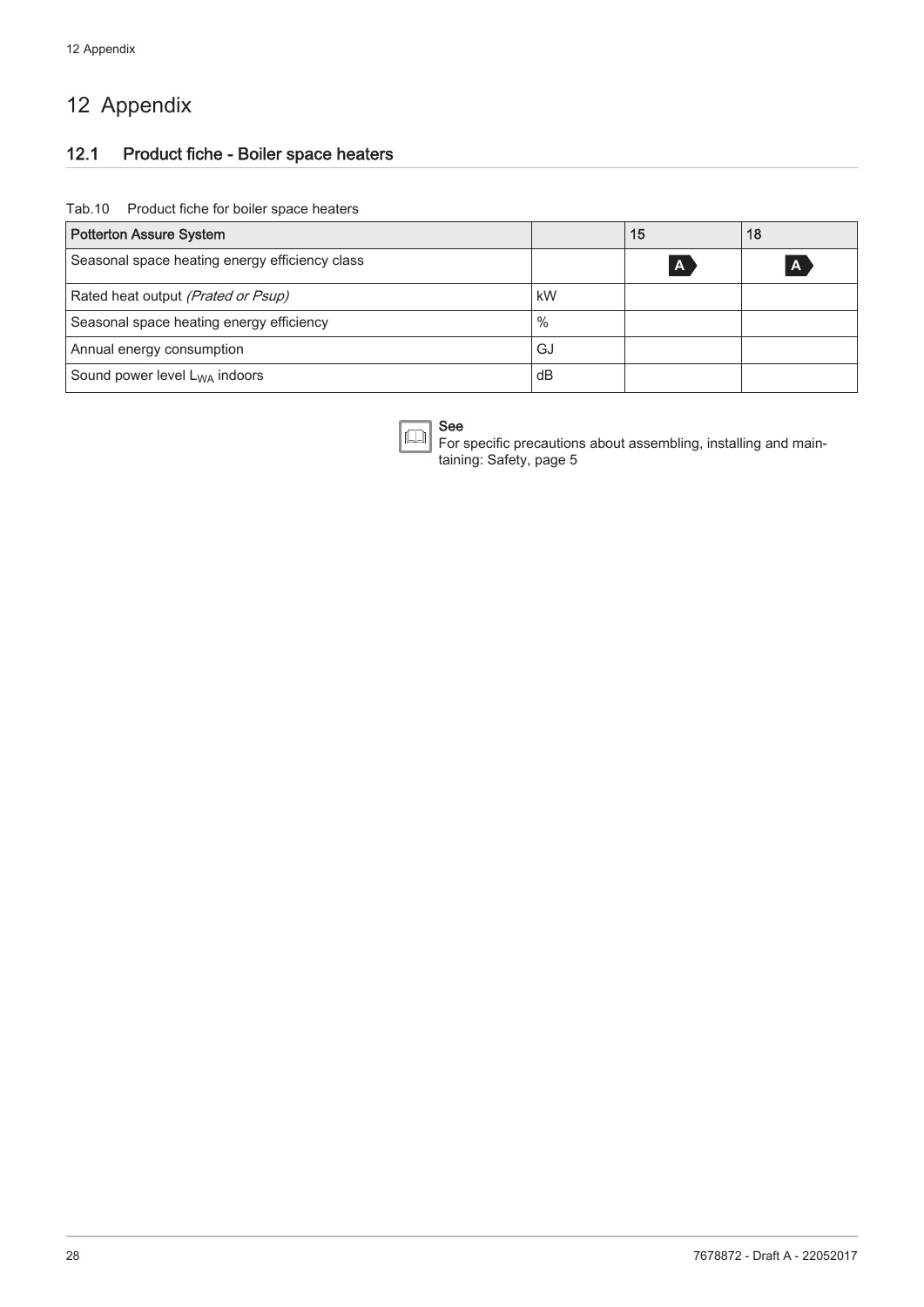#### <span id="page-28-0"></span>12.2 Package fiche - boilers

Fig.14 Package fiche for boilers indicating the space heating energy efficiency of the package



AD-3000743-01

I The value of the seasonal space heating energy efficiency of the preferential space heater, expressed in %.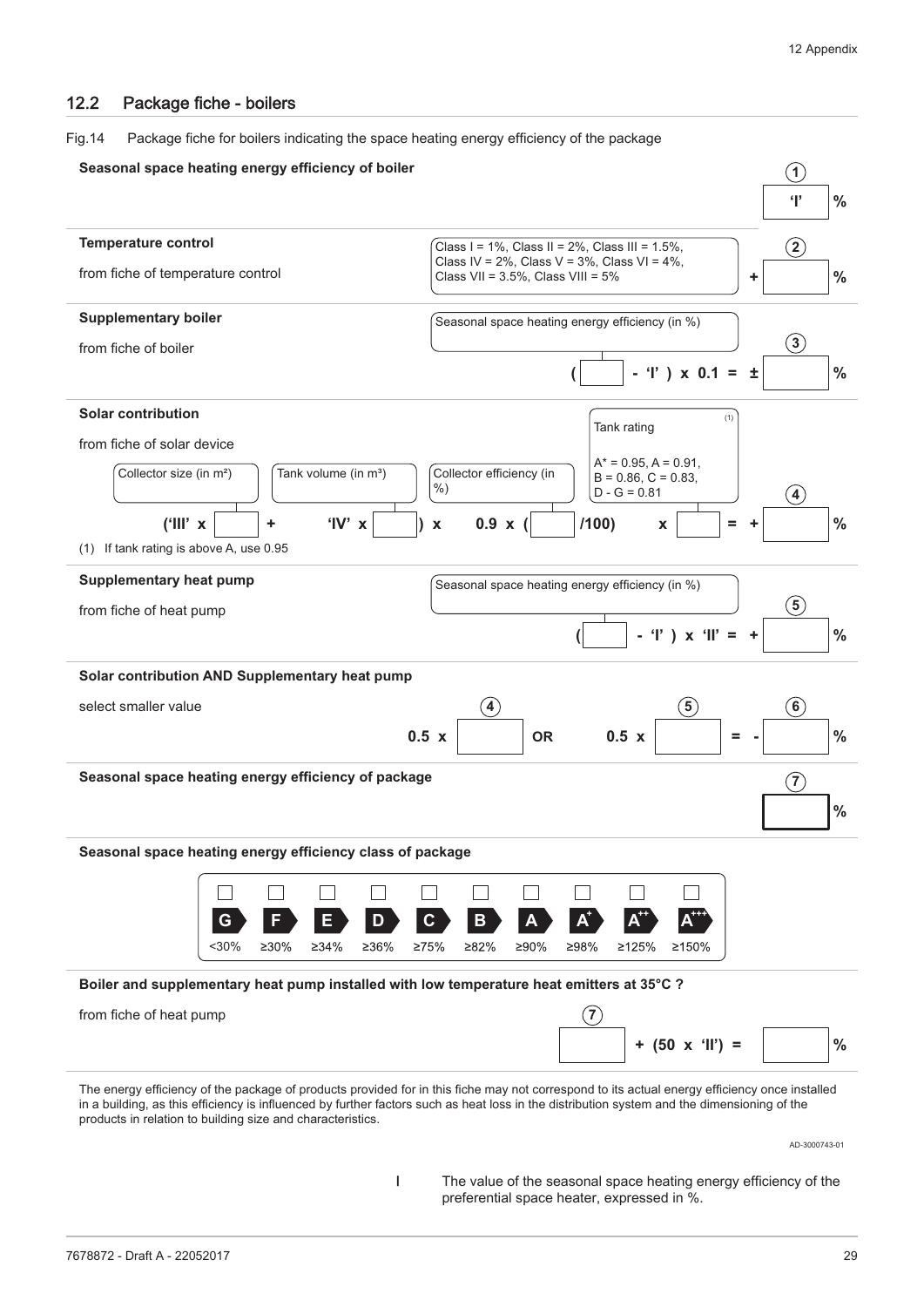- II The factor for weighting the heat output of preferential and supplementary heaters of a package as set out in the following table.
- III The value of the mathematical expression: 294/(11 · Prated),
	- whereby 'Prated' is related to the preferential space heater.
- IV The value of the mathematical expression 115/(11 · Prated), whereby 'Prated' is related to the preferential space heater.

#### Tab.11 Weighting of boilers

| Psup / (Prated + Psup) <sup>(1)(2)</sup>                                                                                                                                                   | II, package without hot water storage tank | II, package with hot water storage tank |  |  |  |
|--------------------------------------------------------------------------------------------------------------------------------------------------------------------------------------------|--------------------------------------------|-----------------------------------------|--|--|--|
| 0                                                                                                                                                                                          | 0                                          | 0                                       |  |  |  |
| 0.1                                                                                                                                                                                        | 0.3                                        | 0.37                                    |  |  |  |
| 0.2                                                                                                                                                                                        | 0.55                                       | 0.70                                    |  |  |  |
| 0.3                                                                                                                                                                                        | 0.75                                       | 0.85                                    |  |  |  |
| 0.4                                                                                                                                                                                        | 0.85                                       | 0.94                                    |  |  |  |
| 0.5                                                                                                                                                                                        | 0.95                                       | 0.98                                    |  |  |  |
| 0.6                                                                                                                                                                                        | 0.98                                       | 1.00                                    |  |  |  |
| $\geq 0.7$                                                                                                                                                                                 | 1.00                                       | 1.00                                    |  |  |  |
| The intermediate values are calculated by linear interpolation between the two adjacent values.<br>(1)<br>Prated is related to the preferential space heater or combination heater.<br>(2) |                                            |                                         |  |  |  |

#### Tab.12 Package efficiency

| Potterton Assure System |      | 16 |
|-------------------------|------|----|
| Temperature control X   | $\%$ |    |
| Temperature control Y   | $\%$ |    |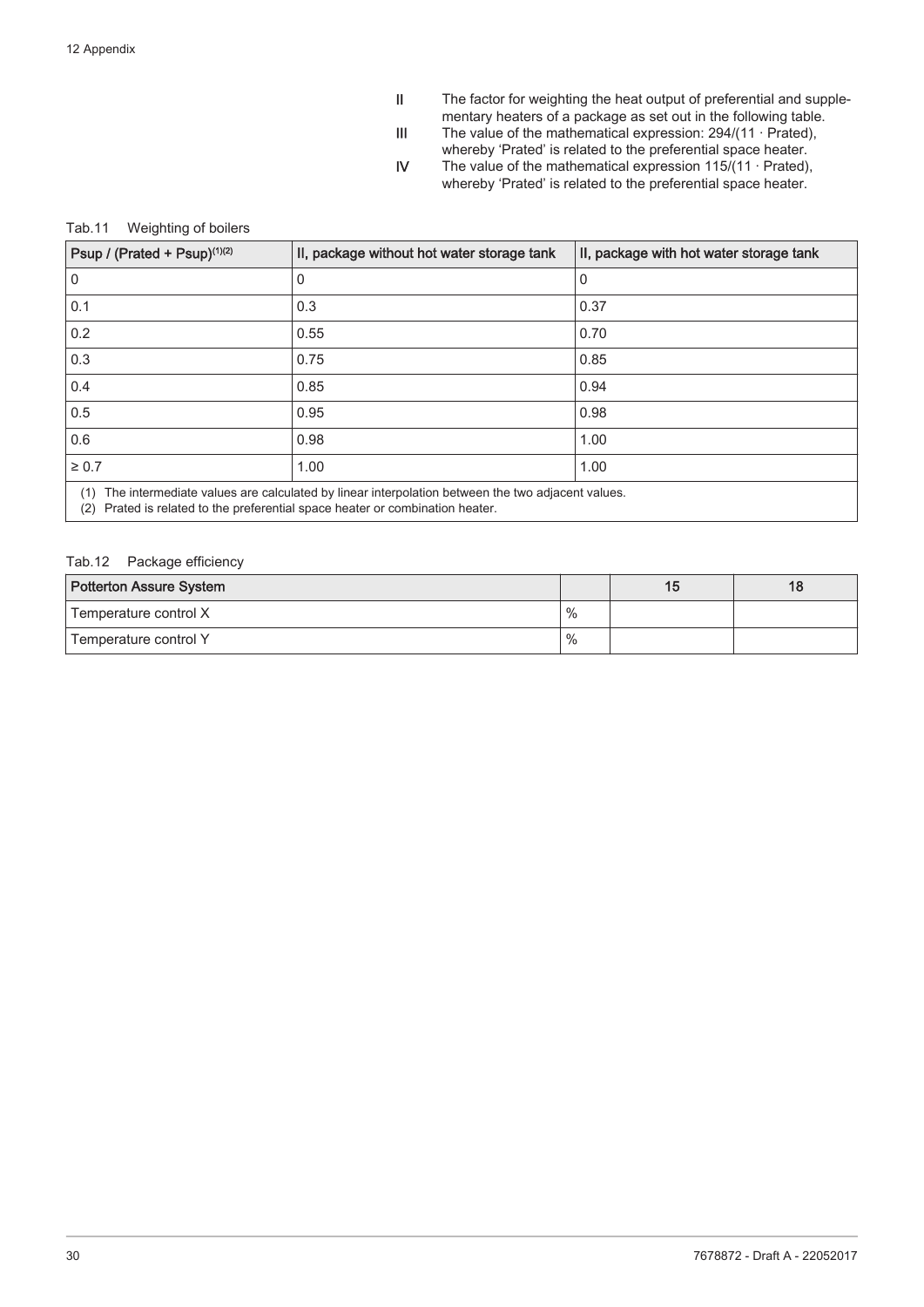## © Copyright

All technical and technological information contained in these technical instructions, as well as any drawings and technical descriptions supplied, remain our property and shall not be multiplied without our prior consent in writing. Subject to alterations.